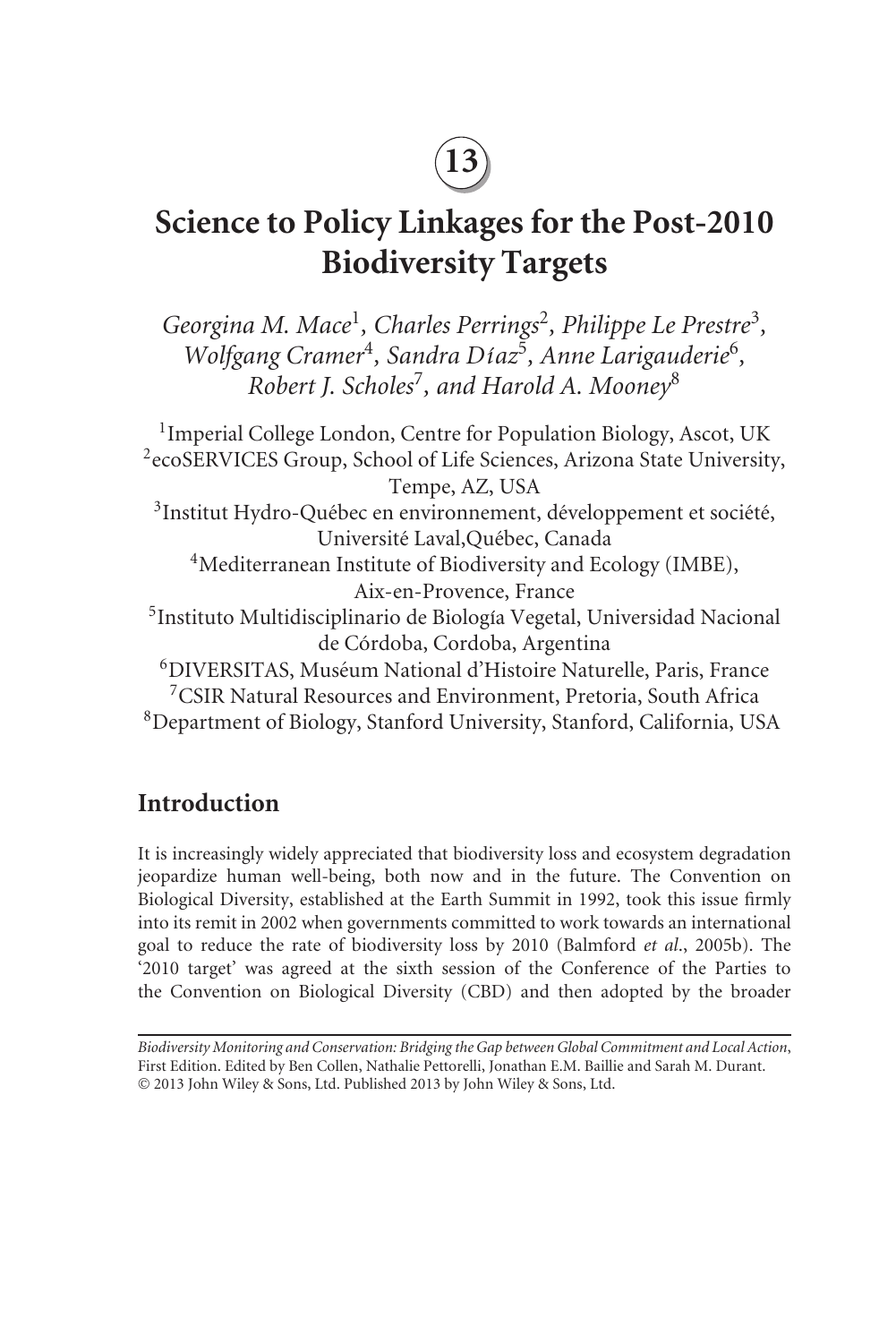

international community at the World Summit on Sustainable Development in 2002 in the Johannesburg Plan of implementation. In 2008 the influence of the 2010 target was further enhanced when a target for 'reducing biodiversity loss' was added as a sub-target to the United Nations Millennium Development Goal 7 (MDG7b), which aims to 'ensure environmental sustainability'. The 2010 target was reflected in commitments at national and regional levels too, most notably in Brazil and Europe. It thus became an important political commitment for improved biodiversity conservation and management among almost all countries.

In October 2010, the tenth Conference of the Parties (COP10) adopted a revised strategic plan that included a new formulation of its mission, as well as 20 sub-targets. Whereas in 2002, Parties had resolved 'to achieve by 2010 a significant reduction of the current rate of biodiversity loss at the global, regional and national level as a contribution to poverty alleviation and to the benefit of all life on Earth', they have now pledged to 'take effective and urgent action *to halt* the loss of biodiversity to ensure that by 2020 ecosystems are resilient and continue to provide essential services, thereby securing the planet's variety of life, and contributing to human well-being, and poverty eradication'. This new mission focuses not on results to be achieved, but on actions to be undertaken in the context of a more ambitious objective ('to halt'). The 20 individual targets associated with the five strategic goals identified, however, are themselves largely results-oriented (Table 13.1).

In this context, it is useful to return briefly to the implementation of the 2010 target in order to reflect on the challenges that lie ahead of the new ones. In order to implement such a broad and ambitious target, the CBD identified seven focal areas of particular interest to the Parties, for each of which goals, sub-targets, and indicators were agreed (see http://www.cbd.int/2010-target/focal.shtml). Datasets, measures, and indicators were developed through a collaborative partnership globally (the 2010 Biodiversity Indicators Partnership – 2010 BIP; www.twentyten.net) and within Europe (SEBI2010 – Streamlining European 2010 Biodiversity Indicators; http://ec.europa .eu/environment/nature/knowledge/eu2010\_indicators/index\_en.htm).

During the period from 2002 onwards, activities to publicize and implement the 2010 target in government and non-governmental organizations proceeded in parallel with growing interest from the scientific community. While the scientific focus was largely on the structure and design of the indicator set (Balmford *et al*., 2005a; Dobson, 2005), implementation was directed at using the 2010 biodiversity target as a focus for campaigns and actions at local, national, and international level. For example, one of the most high-profile activities, Countdown 2010 (http://www.countdown2010.net), includes a network of partners each of which has committed to specific efforts to tackle the causes of biodiversity loss. It has proved to be effective at raising awareness and promoting actions with clear benefits for biodiversity, although it must be recognized that this is a campaign that aims to facilitate and coordinate action among the partners.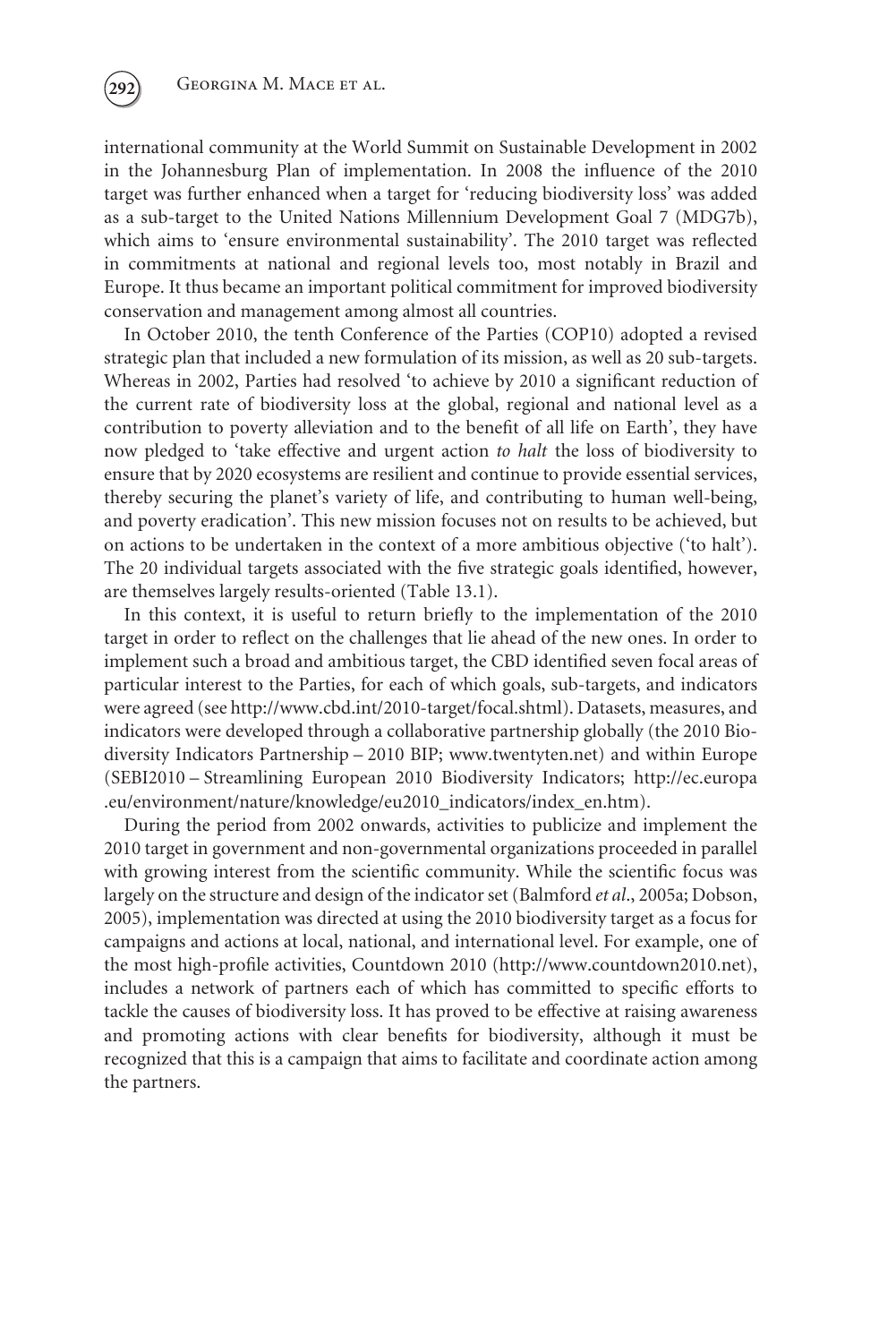

| Strategic goal                                                             | #              | <b>Target</b>                                                                                                                                                                                                                                                                                                                                                                                                                                                                    |
|----------------------------------------------------------------------------|----------------|----------------------------------------------------------------------------------------------------------------------------------------------------------------------------------------------------------------------------------------------------------------------------------------------------------------------------------------------------------------------------------------------------------------------------------------------------------------------------------|
| <b>DRIVERS</b>                                                             | 1              | By 2020, at the latest, people are aware of the values of biodiversity                                                                                                                                                                                                                                                                                                                                                                                                           |
| Strategic goal A.<br>Address the<br>underlying                             | $\overline{2}$ | and the steps they can take to conserve and use it sustainably<br>By 2020, at the latest, biodiversity values have been integrated into<br>national and local development and poverty reduction strategies                                                                                                                                                                                                                                                                       |
| causes of<br>biodiversity loss                                             |                | and planning processes and are being incorporated into national<br>accounting, as appropriate, and reporting systems                                                                                                                                                                                                                                                                                                                                                             |
| by<br>mainstreaming<br>biodiversity<br>across<br>government<br>and society | 3              | By 2020, at the latest, incentives, including subsidies, harmful to<br>biodiversity are eliminated, phased out or reformed in order to<br>minimize or avoid negative impacts, and positive incentives for<br>the conservation and sustainable use of biodiversity are<br>developed and applied, consistent and in harmony with the<br>Convention and other relevant international obligations, taking<br>into account national socioeconomic conditions                          |
|                                                                            | $\overline{4}$ | By 2020, at the latest, governments, business, and stakeholders at<br>all levels have taken steps to achieve or have implemented plans<br>for sustainable production and consumption and have kept the<br>impacts of use of natural resources well within safe ecological<br>limits                                                                                                                                                                                              |
| <b>PRESSURES</b><br>Strategic goal B.<br>Reduce the                        | 5              | By 2020 the rate of loss of all natural habitats, including forests, is<br>at least halved and where feasible brought close to zero, and<br>degradation and fragmentation is significantly reduced                                                                                                                                                                                                                                                                               |
| direct pressures<br>on biodiversity<br>and promote<br>sustainable use      | 6              | By 2020 all fish and invertebrate stocks and aquatic plants are<br>managed and harvested sustainably, legally, and by applying<br>ecosystem-based approaches, so that overfishing is avoided,<br>recovery plans and measures are in place for all depleted species,<br>fisheries have no significant adverse impacts on threatened<br>species and vulnerable ecosystems, and the impacts of fisheries<br>on stocks, species, and ecosystems are within safe ecological<br>limits |
|                                                                            | 7              | By 2020 areas under agriculture, aquaculture, and forestry are<br>managed sustainably, ensuring conservation of biodiversity                                                                                                                                                                                                                                                                                                                                                     |
|                                                                            | 8              | By 2020, pollution, including from excess nutrients, has been<br>brought to levels that are not detrimental to ecosystem function<br>and biodiversity                                                                                                                                                                                                                                                                                                                            |
|                                                                            | 9              | By 2020, invasive alien species and pathways are identified and<br>prioritized, priority species are controlled or eradicated,<br>and measures are in place to manage pathways to prevent their<br>introduction and establishment                                                                                                                                                                                                                                                |
|                                                                            | 10             | By 2015, the multiple anthropogenic pressures on coral reefs, and<br>other vulnerable ecosystems impacted by climate change or<br>ocean acidification, are minimized, so as to maintain their<br>integrity and functioning                                                                                                                                                                                                                                                       |

Table 13.1 **Twenty biodiversity targets for 2020. From http://www.cbd.int/sp/targets/**

(*continued overleaf*)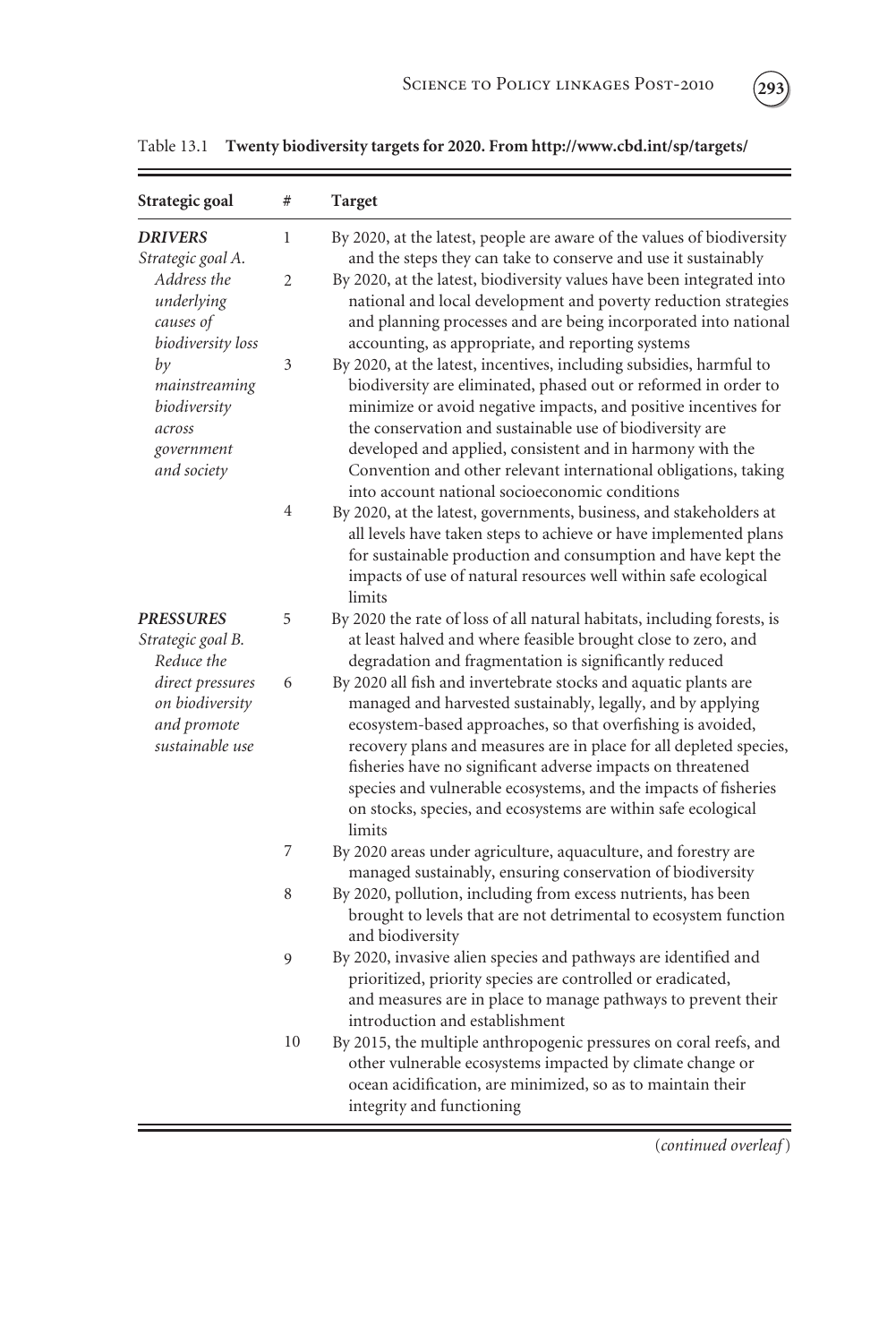#### Table 13.1 **(***continued***)**

| Strategic goal                                                                                                     | #  | Target                                                                                                                                                                                                                                                                                                                                                                                                                                                                                                              |
|--------------------------------------------------------------------------------------------------------------------|----|---------------------------------------------------------------------------------------------------------------------------------------------------------------------------------------------------------------------------------------------------------------------------------------------------------------------------------------------------------------------------------------------------------------------------------------------------------------------------------------------------------------------|
| <b>STATE</b><br>Strategic goal C:<br>To improve the<br>status of<br>biodiversity by<br>safeguarding<br>ecosystems, | 11 | By 2020, at least 17% of terrestrial and inland water, and 10% of<br>coastal and marine areas, especially areas of particular<br>importance for biodiversity and ecosystem services, are<br>conserved through effectively and equitably managed,<br>ecologically representative, and well-connected systems of<br>protected areas and other effective area-based conservation<br>measures, and integrated into the wider landscape and seascapes                                                                    |
| species, and<br>genetic<br>diversity                                                                               | 12 | By 2020 the extinction of known threatened species has been<br>prevented and their conservation status, particularly of those<br>most in decline, has been improved and sustained                                                                                                                                                                                                                                                                                                                                   |
|                                                                                                                    | 13 | By 2020, the genetic diversity of cultivated plants and farmed and<br>domesticated animals and of wild relatives, including other<br>socioeconomically as well as culturally valuable species, is<br>maintained, and strategies have been developed and<br>implemented for minimizing genetic erosion and safeguarding<br>their genetic diversity                                                                                                                                                                   |
| <b>IMPACTS</b><br>Strategic goal D:<br>Enhance the<br>benefits to all<br>from                                      | 14 | By 2020, ecosystems that provide essential services, including<br>services related to water, and contribute to health, livelihoods,<br>and well-being, are restored and safeguarded, taking into<br>account the needs of women, indigenous and local communities,<br>and the poor and vulnerable                                                                                                                                                                                                                    |
| biodiversity<br>and ecosystem<br>services                                                                          | 15 | By 2020, ecosystem resilience and the contribution of biodiversity<br>to carbon stocks has been enhanced, through conservation and<br>restoration, including restoration of at least 15% of degraded<br>ecosystems, thereby contributing to climate change mitigation<br>and adaptation and to combating desertification                                                                                                                                                                                            |
|                                                                                                                    | 16 | By 2015, the Nagoya protocol on Access to Genetic Resources and<br>the Fair and Equitable Sharing of Benefits Arising from their<br>Utilization is in force and operational, consistent with national<br>legislation                                                                                                                                                                                                                                                                                                |
| <b>RESPONSES</b><br>Strategic goal E.<br>Enhance imple-                                                            | 17 | By 2015 each Party has developed, adopted as a policy instrument,<br>and has commenced implementing an effective, participatory,<br>and updated national biodiversity strategy and action plan                                                                                                                                                                                                                                                                                                                      |
| mentation<br>through<br>participatory<br>planning,<br>knowledge<br>management,<br>and capacity<br>building         | 18 | By 2020, the traditional knowledge, innovations, and practices of<br>indigenous and local communities relevant for the conservation<br>and sustainable use of biodiversity, and their customary use of<br>biological resources, are respected, subject to national legislation<br>and relevant international obligations, and fully integrated and<br>reflected in the implementation of the Convention with the full<br>and effective participation of indigenous and local communities,<br>at all relevant levels |

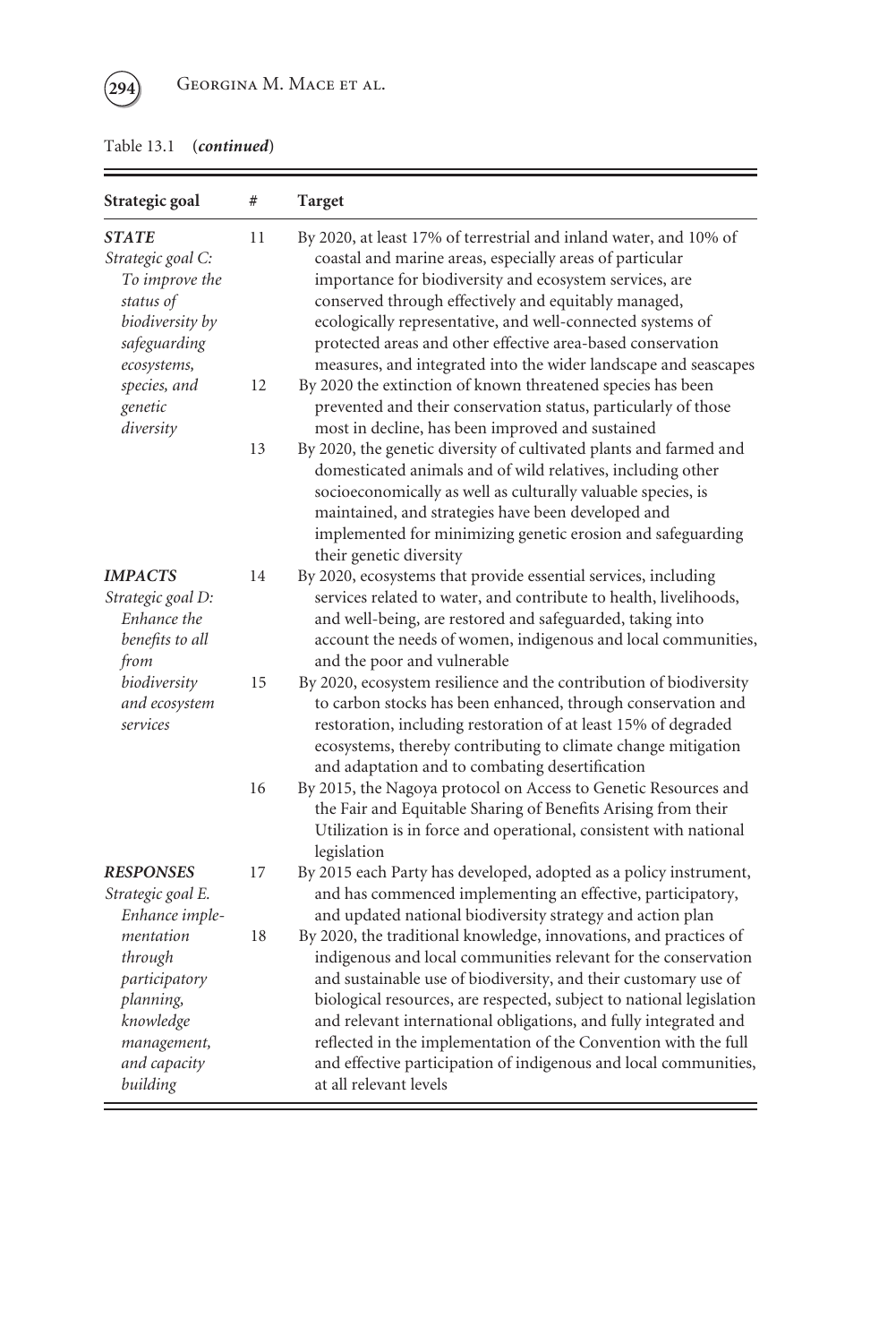| Strategic goal | #  | Target                                                                                                                                                                                                                                                                                                        |
|----------------|----|---------------------------------------------------------------------------------------------------------------------------------------------------------------------------------------------------------------------------------------------------------------------------------------------------------------|
|                | 19 | By 2020, knowledge, the science base, and technologies relating to<br>biodiversity, its values, functioning, status, and trends, and the<br>consequences of its loss, are improved, widely shared and<br>transferred, and applied                                                                             |
|                | 20 | By 2020, at the latest, mobilization of financial resources for<br>effectively implementing the Strategic Plan 2011-2010 from all<br>sources and in accordance with the consolidated and agreed<br>process in the Strategy for Resource Mobilization should<br>increase substantially from the current levels |

Meanwhile, the focus of work by the scientific community was to develop robust and measurable biodiversity indicators based on the target, which could then be translated into monitoring and management systems (Green *et al*., 2005). One view was that too little attention had been paid to the design of the indicator set with the risk that whatever the outcome in 2010, it would be hard to draw clear conclusions about whether or not the target had been met (Mace and Baillie, 2007). The opportunity to put meaningful baselines in place in practice could be missed. A key problem identified with the 2010 indicator set being implemented through the BIP was the weak relevance of many indicators to the overall target, due in part to the rushed process used to develop measures. Many measures were selected mainly because data were available but many of these also lacked baselines and scales, and most were poorly sampled. In addition to highlighting the importance of making the indicators relevant to the target and to the goals of biodiversity management, there were calls to distinguish measures of pressure, state, and response; to design and validate the measures in context; to ensure that indicators communicate effectively to relevant audiences; to decide when composite indicators would be more useful than multiple independent measures; and to maximize the cost-effectiveness of the process (Green *et al*., 2005; Mace and Baillie, 2007).

Some of these concerns have been met in the new Strategic Plan, which is centred around five main goals that follow the D-P-S-I-R (Drivers-Pressures-State-Impacts-Responses) model, as well as 20 'headline targets' (*20 for 2020*), which combine scientific and political concerns. For example, the level of each target may be political, but the type of target may have clearer scientific roots (see Table 13.1).

Given the short time between 2002 and 2010 and the breadth of the 2010 target, it is perhaps not surprising that many indicators were not developed in time to deliver clear outcomes (Walpole *et al*., 2009). In fact, as it turned out, and despite perceived weaknesses in the measures, there was a clear consensus, at COP10, that the target had not been met (Butchart *et al*., 2010). Several of the indicator measures were only

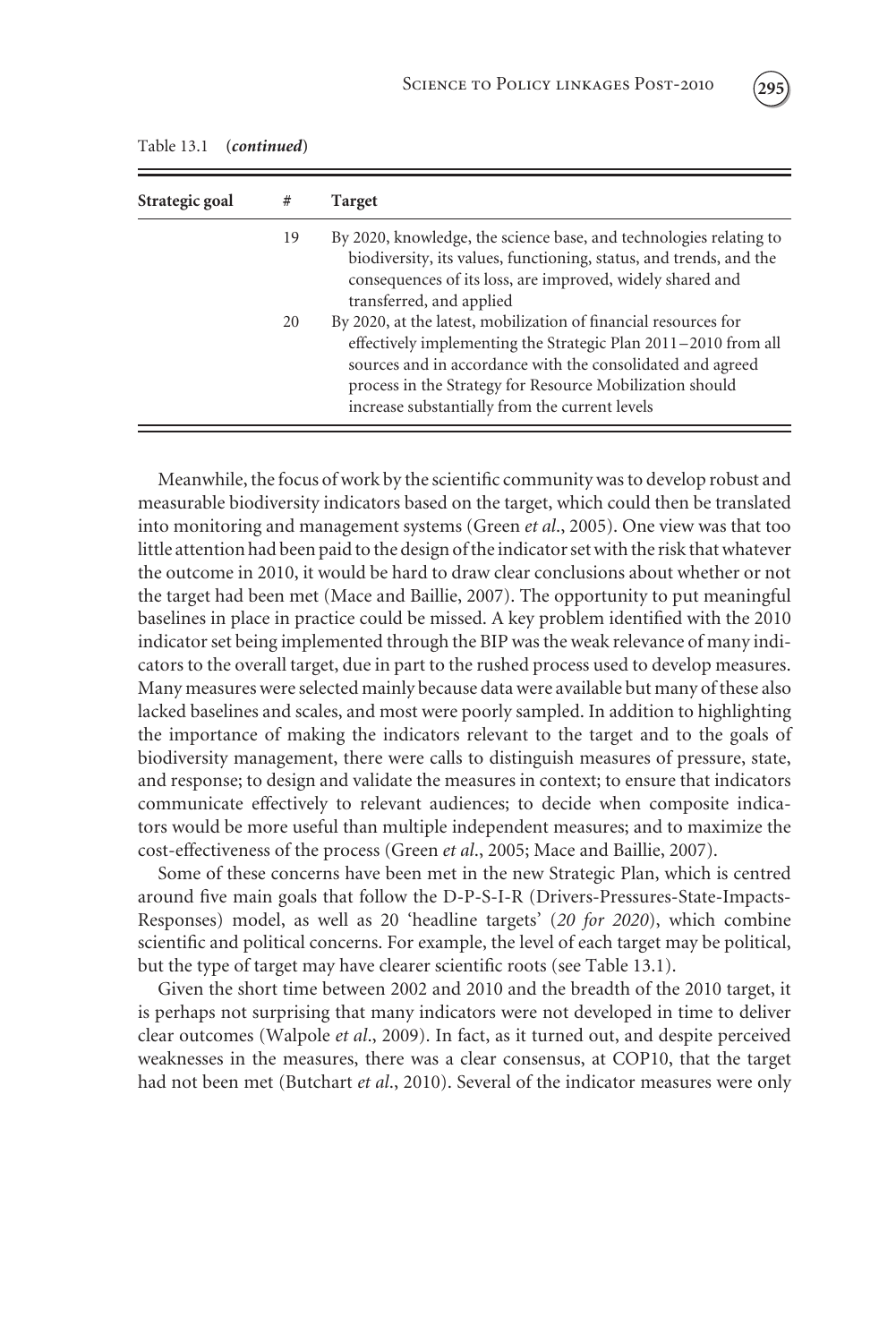

developed at the end of the process, while many others are still under construction, so that the reporting in 2010 was necessarily limited in scope and relevance (Mace and Baillie, 2007; Walpole *et al*., 2009). Undoubtedly this increases the risk of a loss of commitment to the overall process after 2010. At the same time, however, there is the opportunity to build on the initiative and develop robust targets and processes for the post-2010 period, and to learn lessons, especially about where there could be more profitable links between science and policy. Here we discuss how more effective multilateral biodiversity agreements might be built post-2010, including creating targets that are likely to have more impact, and enhancing the links between science and policy. In this regard, the establishment of a new intergovernmental process, the Intergovernmental Panel on Biodiversity and Ecosystem Services (IPBES), which the UN General Assembly formally approved in December 2010, could play a key role in the development, implementation, and measurement of the new post-2010 biodiversity targets (Larigauderie and Mooney, 2010).

# **Twenty targets for 2020**

### *Understand the role of targets in international governance*

The international governance of the biosphere is structured around the three 'Rio Conventions' on biodiversity, climate, and desertification, together with a large number of more specific multilateral environmental agreements. In many cases these establish broad goals only, but in some cases they also include quite specific targets for the environmental processes under consideration. The Long Range Transboundary Air Pollution Convention (LRTAP), for example, has detailed targets for the reduction of emissions of sulphur dioxide and nitrogen oxides under its eight protocols. Analyses of the effectiveness of multilateral environmental agreements have shown the kinds of targets that may be successfully negotiated, the way in which these vary with the environmental problem concerned, and the number of parties to an agreement (Sandler, 2004). The test of the effectiveness of any agreement is its capacity to support an outcome better than would occur in the absence of the agreement. To date, the multilateral environmental agreements that have been most effective in meeting their stated objectives are those that (i) involve a limited number of signatories; (ii) include commitments that have evolved through repeated renegotiation; and (iii) include effective penalties or disincentives to defect from a precisely defined set of objectives (Sandler, 2004). That is, they can only be effective if they are self-enforcing. The targets a particular agreement is able to agree upon depend on the same things that determine its effectiveness and enforceability. Barrett's analysis of the CBD (Barrett, 1994), for example, concluded that given the number of signatories, the agreement could not offer benefits that were significantly different from the non-cooperative

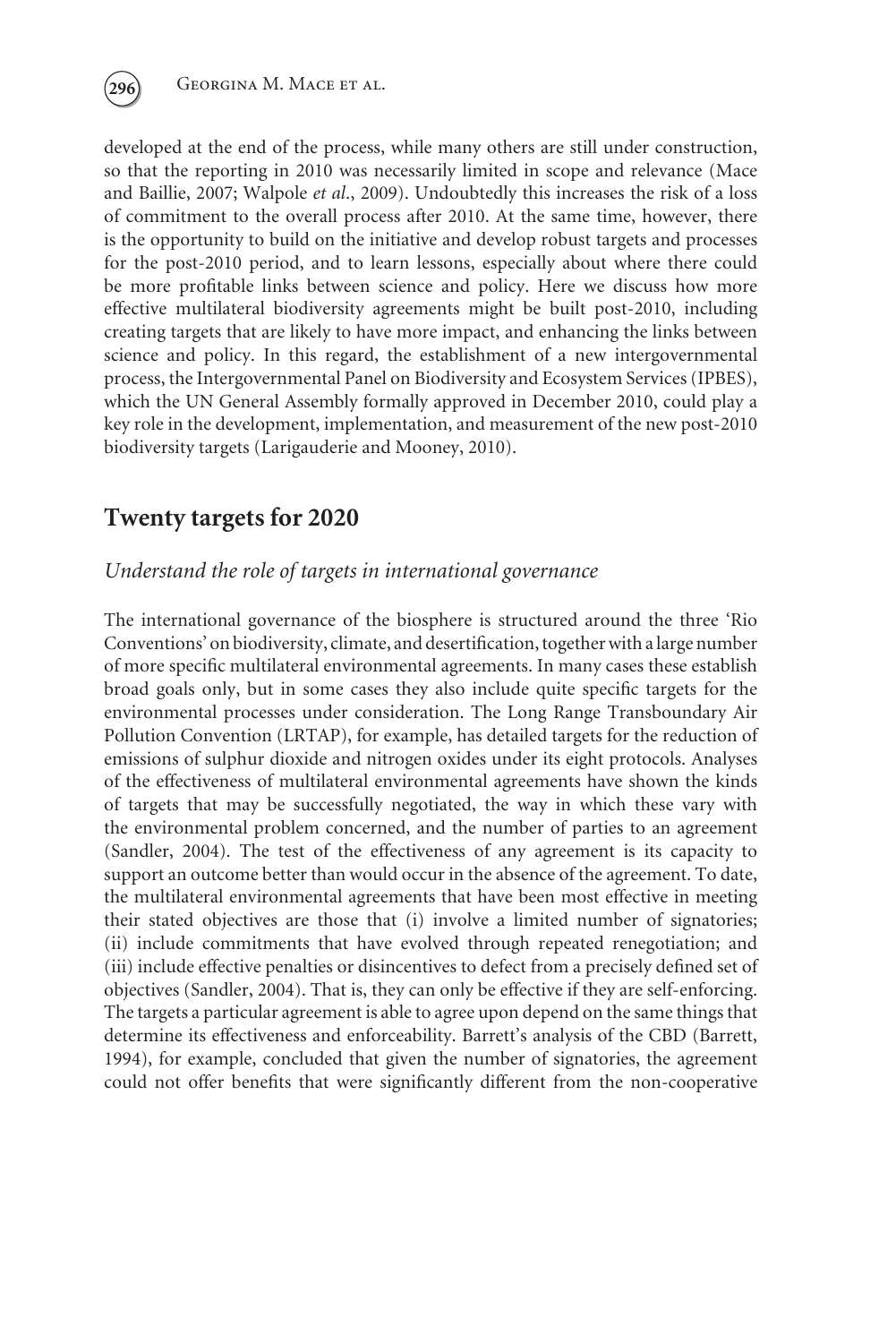

outcome. In other words, any targets it was able to agree on could not be significantly different from the outcome in the absence of the agreement.

A later study of the Helsinki Protocol of the LRTAP, an agreement with many fewer signatories than the CBD, found that the initial abatement targets it contained were what the signatories would have expected to do in the absence of any agreement (Murdoch *et al*., 1997). The initial targets of the Montreal Protocol of the Vienna Convention on the ozone layer were similarly close to the outcome that would have been expected in the absence of agreement. In both cases, however, while the initial targets negotiated in multilateral environmental agreements represented the non-cooperative outcome, these targets have been progressively strengthened through successive renegotiation (Sandler, 2004).

The implications of this for the post-2010 biodiversity target is that the outcome is likely to be sensitive to the process of target setting. A single target negotiated once and not revisited for a decade is likely to be a statement of what countries expect to happen in the absence of collective action. Initial targets may simply be agreed at levels that countries have already attained under current practices or were set to attain anyway, or need to have for ancillary benefits (e.g. aid, political legitimacy). A more effective approach would involve not just a single target, but a series of intermediate objectives and steps that need to be taken to implement each objective, with the target being re-evaluated on the completion of each step. After 20 years, for example, through a continuous political, scientific, and technical dialogue, the Montreal protocol on ozone-depleting substances, which has been ratified by over 190 countries and the European Union, has progressively expanded the range of substances under control, strengthened Parties' commitments (in the context of the principle of common but differentiated responsibilities), and shortened compliance deadlines. There is a robust monitoring programme that measures the atmospheric concentration of ozonedepleting substances, ozone layer thickness, and trends in production, consumption, emissions, and trade. In fact it is believed that with implementation of the Protocol's provisions the ozone layer should return to pre-1980 levels by 2050 to 2075. By contrast, most of the biodiversity protection targets still lack baseline benchmarks and the kind of regular monitoring that would permit real tracking of trends.

Most current environmental targets aim at improving generic capacities (including adoption of plans, creation of policy frameworks, conducting assessments, and setting priorities), or at reducing pressures (lowering emissions, extraction, or conversion). It is rarer to find targets that aim to reduce drivers or to achieve specific states. The new Strategic Plan has made a welcome effort in this regard, even though the drivers and state targets are couched in very broad terms and often lack specific baselines and indicators. Regional air pollution in Europe is the best-developed example of a targeting process that focuses on environmental states (in this case, levels of deposition relative to critical loads). Such targets have the advantage that they include clear links to societal health and well-being and have therefore greater political leverage.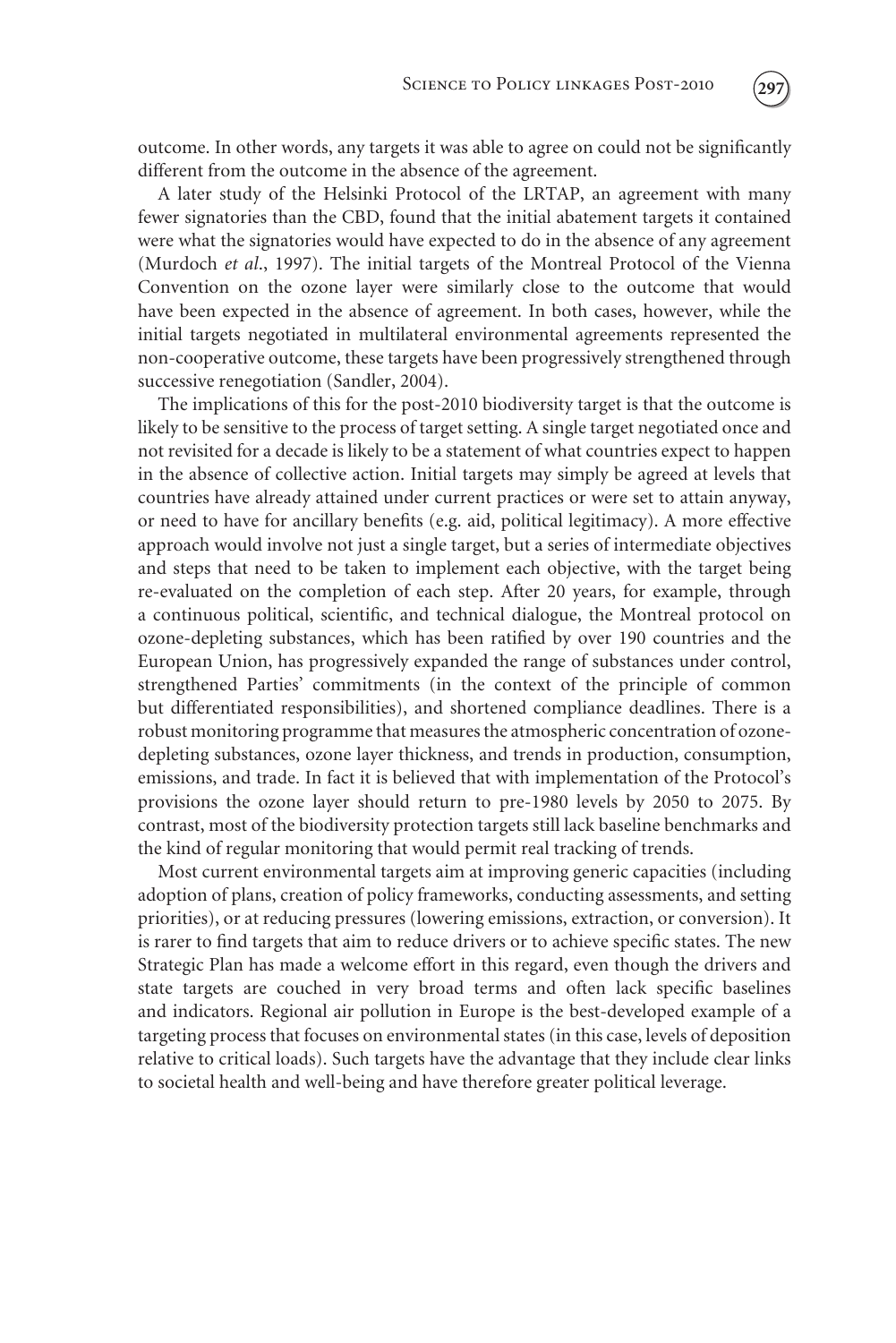

**298** Georgina M. Mace et al.

#### *Adjust targets as external conditions change*

Most of the comments in this chapter reflect a scientific view of targets. Scientists tend to evaluate targets in relation to their scientific relevance, how measurable they are, and how those measures meet the policy goal. However, governments are often more sensitive to what it means to miss targets; whether they can become political tools in the hands of domestic or foreign critics; or whether donors may use their achievement or non-achievement to reallocate development assistance. Targets may stimulate action, in part by clarifying objectives, rallying organizations around a common goal, empowering weak bureaucracies, and giving civil society a means to judge and publicize government efforts. However, an overemphasis on formal compliance with targets may in fact detract attention from the original objectives, as when states agree to do something they are already set to achieve. Moreover, efforts to present the achievement of the target in the best light possible may lead to information being presented in a manner that weakens the overall credibility of the policy in question. Indeed, meeting or missing a target often says little about the effectiveness of actions designed to further the general goal of policy.

Many of the political disadvantages of targets stem from the fact that they are seldom framed around external conditions, yet changes in external conditions may impede the achievement of targets. For example, unforeseen climate change impacts or the domino effects of a severe financial crisis may nullify policies and programmes that would otherwise be effective. To avoid the danger of missing targets, policy-makers tend to 'shoot low' and to set targets that are achievable in all conditions. Further, regimes tend to be less effective in a context of high uncertainty regarding the state of scientific knowledge, the distribution of costs and benefits, and the nature of the national interests. Thus, learning becomes a crucial pre-condition of effectiveness and needs to be built into the structure of target-setting itself, as it is in the Montreal Protocol. It would be more effective to set targets that recognize the potential conditionality on the state of knowledge, political coalitions, interests markets, or the physical environment, and allow the process to be more adaptive to such changes.

In a way, the targets of the new strategic plan allow for this in that they do not, except in some instances (as in the land area devoted to protected areas), presume how progress will be measured. That is, they set a desirable state of affairs (whose definition can itself evolve) but allow for change in how it is to be achieved, which takes into account both the evolution of knowledge and different national circumstances. What is unclear, however, is how this learning process will be institutionalized.

### *Organize an iterative process involving decision-makers and the relevant research community*

Developing science-based targets for socially relevant biodiversity indicators will require a much stronger link between the science and policy communities. It will also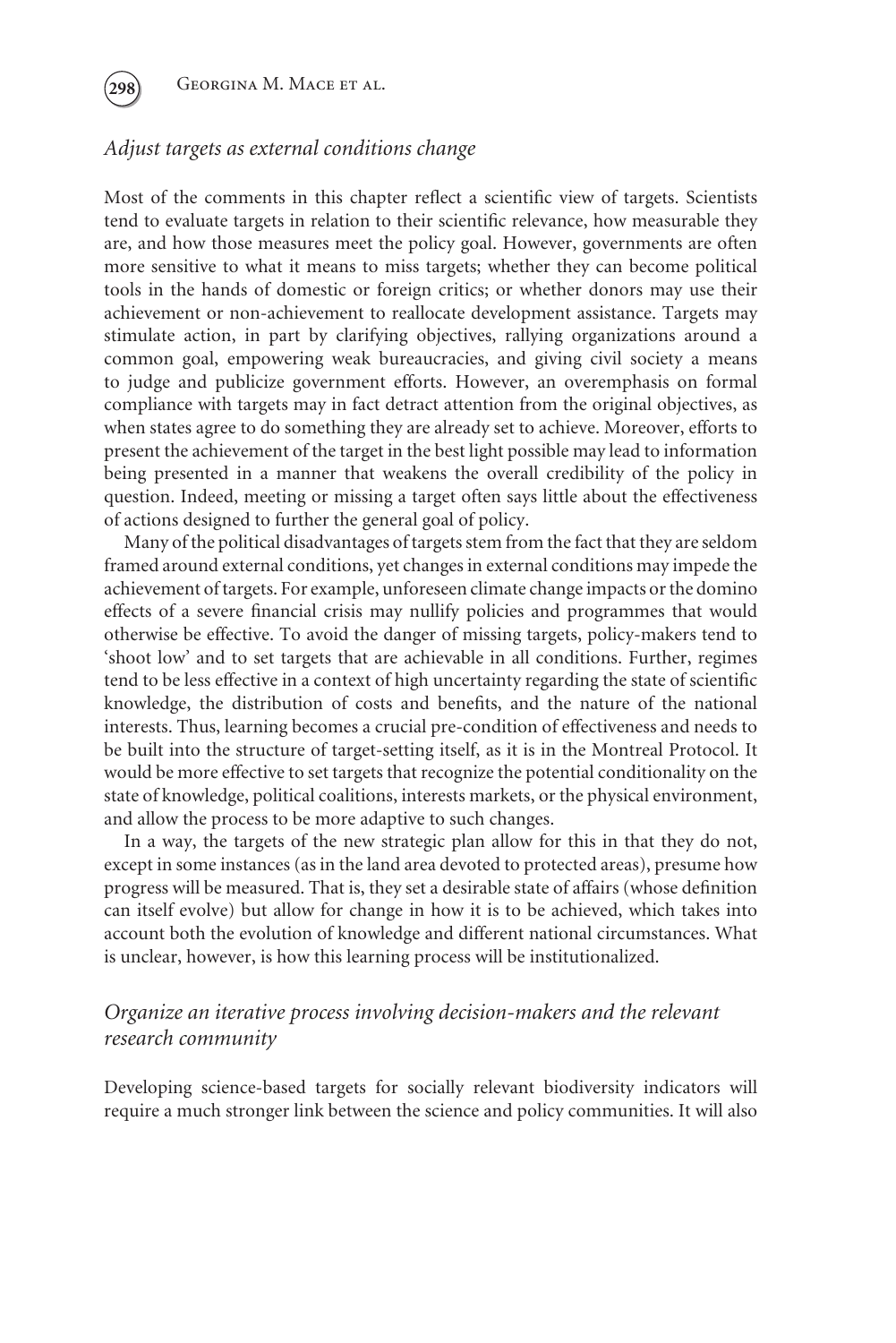

require stronger links between the social sciences (notably economics, sociology, anthropology, and political science) and the natural sciences, and should connect the targets to policy and decision-making. The key topics are likely to lie at the interface of social and environmental concerns, and can benefit from modelling approaches that help to identify alternative kinds of interventions and then identify costs, benefits, and trade-offs (Alcamo *et al.*, 2005; Hezri and Dovers, 2006; Wätzold *et al.*, 2006; Gottschalk *et al*., 2007; Carpenter *et al*., 2009).

Compared to other environmental agreements, the science-policy process by which the CBD develops and implements recommendations is relatively unstructured. The CBD has a regular assessment process called Global Biodiversity Outlook, which produces regular scientific syntheses on the state of biodiversity to CBD policymakers. COP10, for example, concluded that the 2010 target had been missed based on the evidence presented in the Global Biodiversity Outlook 3 (2010). There is, however, no mechanism for the delivery of science advice to be provided through the kind of credible, legitimate, and salient process that has been successful in other areas of environmental assessment, for example the Intergovernmental Panel on Climate Change (IPCC) and the Millennium Ecosystem Assessment (Reid and Mace, 2003, Watson, 2005). This must confound decision-making processes within the CBD since independent scientific advice is not distinguished from recommendations made to align CBD processes with the priorities of individual organizations or parties. Without independent science advice, the Parties also lose out on technical analyses showing the costs and benefits of alternative policies or targets, and therefore underpinning better decisions. As we have seen, this process can also lead to targets or policies that are either trivial or impossible to achieve in practice.

The creation of the IPBES should help develop a more consistent and well-structured link between the international policy community and science than currently exists. Once established, an IPBES will have the capacity both to undertake regular assessments of biosphere change, and to respond to requests for more rapid assessment of emerging issues of potential importance (Larigauderie and Mooney, 2010).

#### *Set goals and targets in context*

A key element of a revised set of targets will be to ensure that the global interest in local biodiversity change is properly represented to avoid biodiversity change that threatens human well-being at all levels. This includes securing the current and future supply of ecosystem services as well as meeting broader needs that society has for biodiversity. For society to move towards realizing such a goal, Parties need to adopt a small set of focused, relevant, efficient, and achievable targets. Each of these targets should have scientifically and socially appropriate outcomes and timescales, support biodiversity's role in human well-being, be linked to legislative and regulatory processes, be relevant at global scales but reflect local and national interests, and be open to accurate and efficient reporting.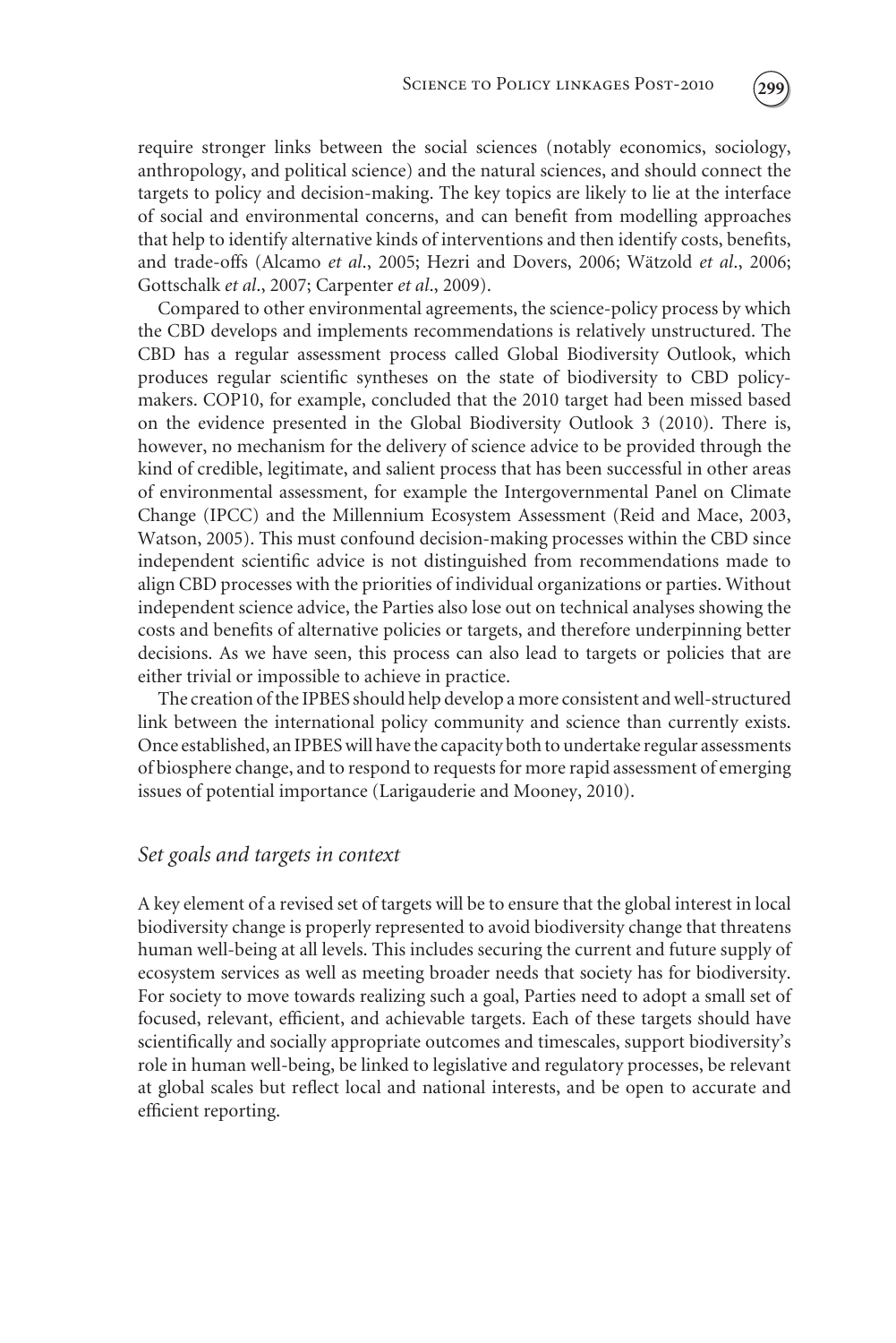

Although the number of 'headline targets' has remained about the same from the first to the second Strategic Plan, the 20 targets of the post-COP10 are often much more specific, even when they may not meet all the conditions above. Biodiversity in its broadest sense matters to people in different ways. It directly underpins certain ecosystem functions and services, it contributes to aesthetic and cultural values, and it is a part of the sustainable life support system upon which all life ultimately depends. Urgent versus important priorities under each of these headings will not be the same. Choosing among them will benefit from a clear articulation about why certain choices have been made. Here we define three different categories of targets. These are not mutually exclusive, but can be used to classify targets according to their primary motivation (Perrings *et al*., 2010b). This classification should help decision-makers to clarify priorities among competing agendas, as well as to focus the science-based management strategies appropriately (Larigauderie *et al*., 2010; Mace *et al*., 2010).

- *Red targets* addressing biodiversity change that is directly harmful to people. Red targets are designed to avoid or avert urgent and unacceptable changes in biodiversity that will be damaging to people in the near term. They largely map onto the biosecurity agenda.
- *Green targets* conserving biodiversity components valued by society for nonutilitarian purposes. Green targets will focus on long-term priorities for the conservation of biodiversity often focusing on species and habitats. They largely map onto the conservation agenda.
- *Blue targets* understanding and governing the system. In the long term, sustainable management of the biosphere depends on knowledge of the underpinning processes and an effective system to manage it. Blue targets focus on steps in progress towards this end and map on to the long-term sustainability agenda.

#### *Embed the targets within a continuing process*

We recommend that parties to the CBD develop, based on the 20 targets for 2020 agreed upon by CBD COP10 in Nagoya, a small set of focused, relevant, efficient, and achievable targets each of which has socially relevant outcomes and timescales, supports biodiversity's role in human well-being, is linked to legislative and regulatory processes, and is open to accurate and efficient reporting (Mace *et al*., 2010). In contrast to the first Strategic Plan, which had a fixed 8-year period for all targets and sub-targets, a continuing process has many advantages. As any one specific target is met or if it becomes irrelevant it can be replaced or reformulated (Figure 13.1). Thus, three targets (10, 16, and 17) in the revised strategic plan have a shorter timescale (2015). Targets that necessarily involve longer timescales, because the processes involved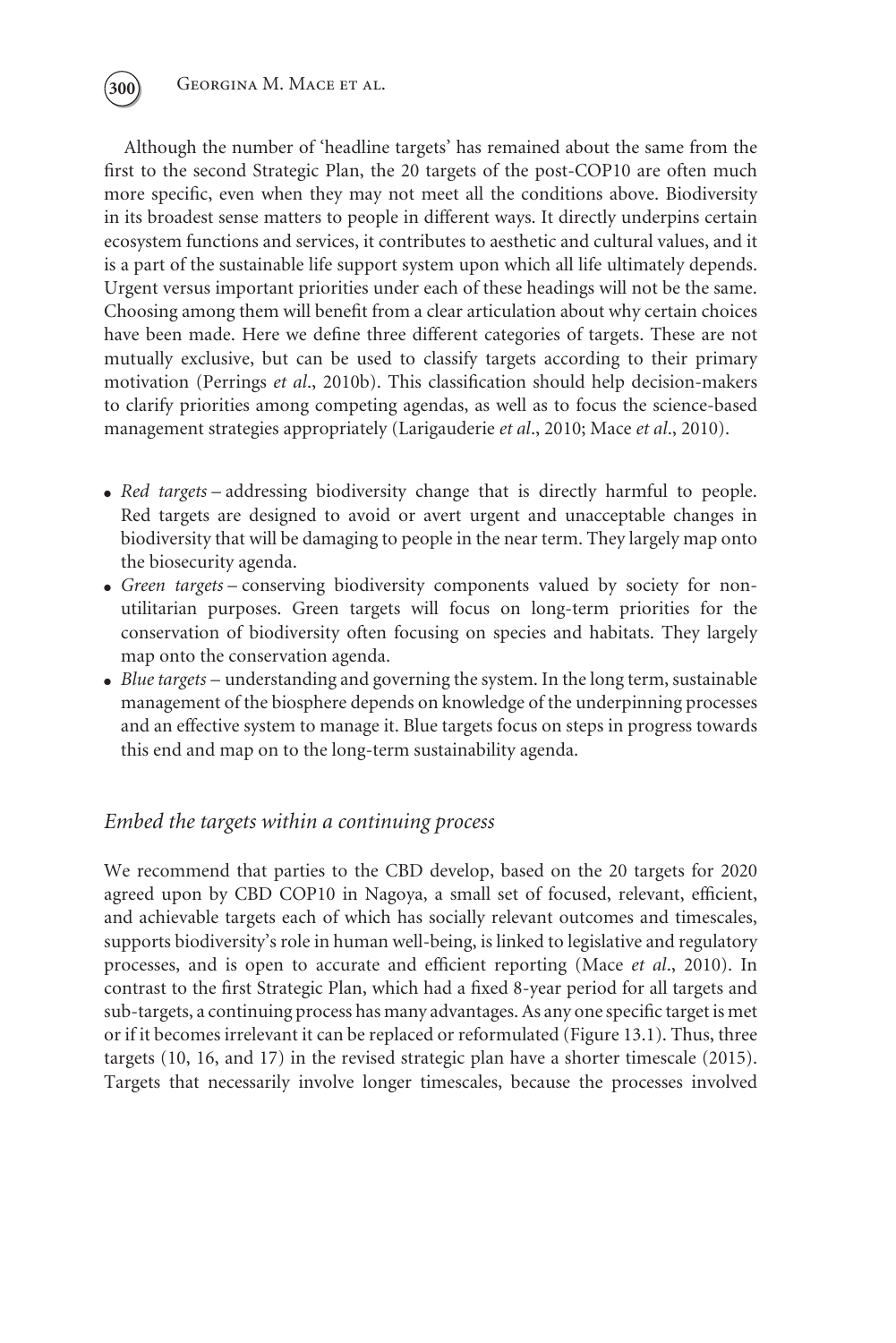



Figure 13.1 **A schematic representation for a post-2010 biodiversity target. The long-term vision outlines the ultimate goals. The vision is realized through setting specific short-term targets around averting dangerous or deleterious biodiversity loss and/or securing future benefits from ecosystems. Three different kinds of target are identified (see Mace** *et al***., 2010). Dark-grey targets (arrows 1 and 2 from top) address short-term threats to human well-being from biodiversity change. Mid-grey targets (arrows 3–5 from top) address the conditions needed to ensure long-term sustainability of ecosystem service supplies as well as the governance of biodiversity and for 'access and benefit sharing'. Light-grey targets (arrows 6 and 7 from top) address global conservation goals such as the establishment of protected areas and the prevention of species extinctions. Over the course of time it might be hoped that targets would increasingly focus on proactive measures rather than the reactive ones associated with avoiding dangerous change. Note this image is for illustrative purposes and is not intended to reflect the ideal number of targets nor their timespans.**

have longer-term dynamics, can be accommodated, and newly emerging issues and problems can be incorporated without delay.

#### *Improve coordination in the provision and use of biodiversity data*

Many biodiversity data still stem from national government sources or from national or international non-governmental organization (NGO) databases. In both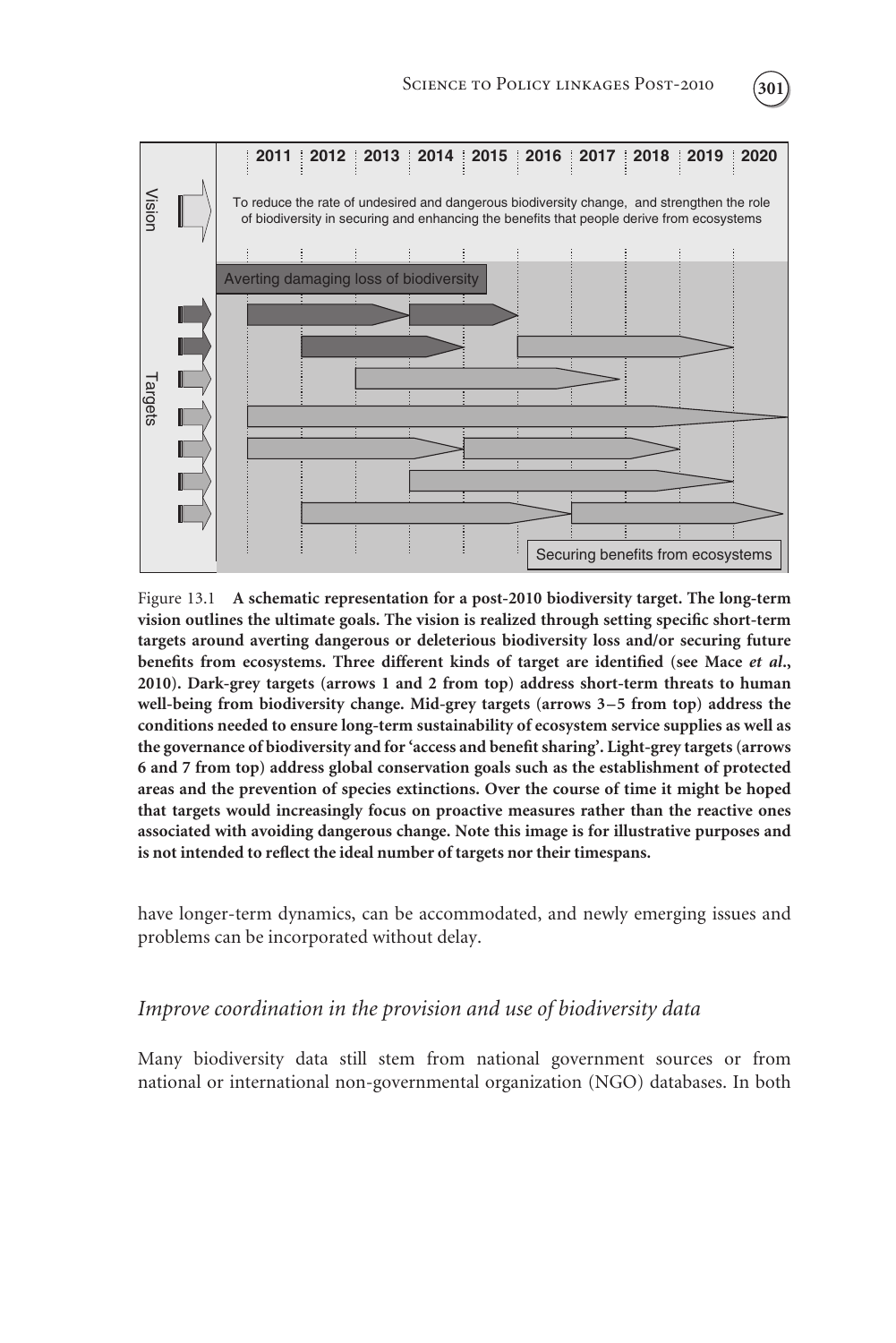

cases they have often been collected for other purposes – mostly related to species conservation – leading to spatial, temporal, or taxonomic gaps in global coverage and rendering the information base less reliable for global indicators and less relevant for global assessment, monitoring, and decision-making than if data sampling were more directed or coordinated (Dobson, 2005; Lawler *et al*., 2006; Pereira and Cooper, 2006). As a result there were important gaps in the data and measures being used for 2010, including key ecosystem processes, functions, and services and the biological taxa (often microorganisms) that underpin them; key drivers such as land-use change, disease, and climate change; or key benefits, such as human health, nutrition, and welfare (Balmford *et al*., 2005a, 2005b; Mace and Baillie, 2007). The data are also widely dispersed, held in a wide variety of formats, and under diverse ownership with variable accessibility.

Instead of creating new datasets and generating new data-gathering activities, the processes behind emerging specific targets should interact with ongoing international efforts to devise a global biodiversity observation network and associated system (Pereira and Cooper, 2006; Scholes *et al*., 2008). The Global Earth Observation System of Systems (GEOSS; www.earthobservations.org) is being developed under the aegis of the Group on Earth Observations (GEO) to address just such problems of international data sharing. It has recently established a Biodiversity Observation Network (GEO BON), a new global partnership to collect, manage, analyse, and report on data relating to the status of the world's biodiversity in a more coordinated and strategic way. Rather than creating new databases, the rationale for GEO BON is that it should add value to existing efforts by coordinating and linking the broad range of data-gathering and management that already exists. The links to GEO also provide new opportunities for integrating remote sensing observations with ground-based studies and surveys, and using emerging computational, imaging, and visualization tools to link diverse datasets in a way that is informative for users. The fact that GEO BON is in its early phase of development makes it timely for a discussion of how it could contribute to a new set of targets (www.earthobservations.org/geobon) (Walther *et al*., 2007; Scholes *et al*., 2008). The CBD has formally recognized GEO BON as a strategic partner for the implementation of its new strategic plan 2011–2020, and at COP10, tasked GEO BON with evaluating observation capabilities relevant to the 20 targets of the strategic plan.

#### *Exploit the science base*

The publication of the Millennium Ecosystem Assessment (2005) and the 2010 target both stimulated a great deal of new work on biodiversity and ecosystem services, building upon existing ecological studies undertaken in model and experimental systems (Carpenter *et al.*, 2006, 2009; Díaz *et al.*, 2006). This had the potential to support enhanced biodiversity assessment, but currently much policy development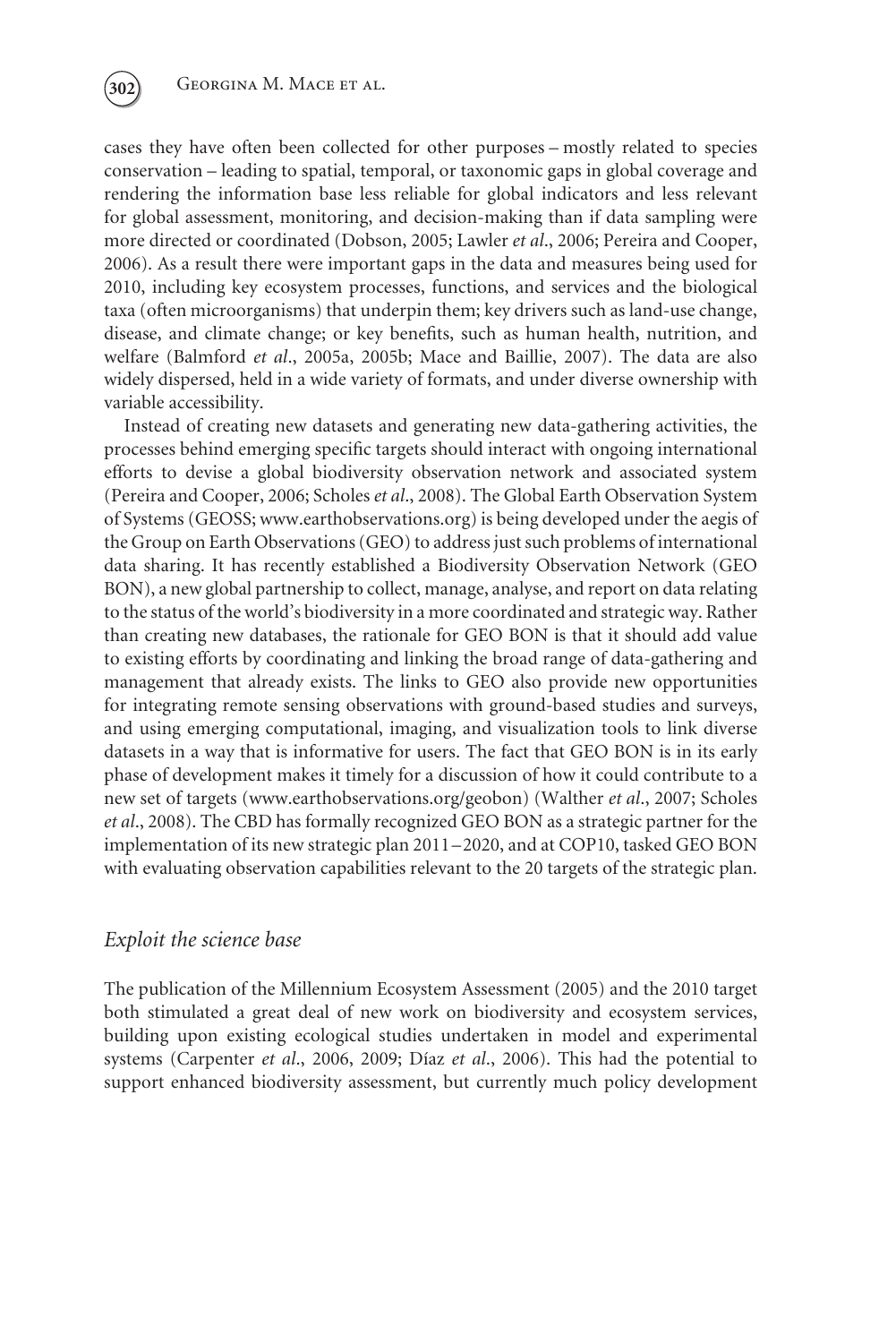

still lags far behind scientific discovery, and without the 'policy-pull' as well as the 'science-push' this is unlikely to change. As the IPCC has shown, effective interaction with policy can stimulate necessary and useful new science. We give some examples here of potentially useful scientific developments, but note that this is by no means a complete review.

- 1. *Biodiversity indices* developed in recent years could provide efficient ways for summarizing biodiversity condition and trends. While further work is needed to validate and fine-tune such measures and to assess their utility and efficiency, the Biodiversity Intactness Index (BII) (Scholes and Biggs, 2005; Rouget *et al*., 2006; Nielsen *et al*., 2007; Faith *et al*., 2008) and the Human Appropriation of Net Primary Production (HANPP) (Imhoff *et al*., 2004; Haberl *et al*., 2007) are two examples of promising new approaches to the task of summarizing complex information in a way that can contribute to relevant indices (Dobson, 2005).
- 2. *Biodiversity processes*. Recent work has also demonstrated the important distinction between biological diversity (variability), which is important for the resilience and adaptability of ecological systems, compared to the role of composition (the presence of certain types of species) in many provisioning and some cultural and regulating services (Diaz *et al*., 2007). Additionally, the emerging evidence is that it is trait variability and composition (called 'functional diversity') that influences both the responses and functions of species within ecosystems, and new compilations of trait values across species and ecosystems offer the potential to assess ecosystem effects that will result from ecosystem transformation or species loss (Diaz *et al*., 2006, 2007). A communal worldwide repository of plant trait information, called TRY (www.try-db.org), has been established and already contains information on more than 60 000 species and populations. Potentially these emerging datasets could soon point to places or ecological systems where ongoing transformations or loss of biodiversity could be particularly risky or deleterious for specific ecosystem services. For example, we may be able to identify community changes that reduce decomposition rates, which limit productivity or reduce the flood regulatory role of an ecosystem. Quantifying and spatially mapping important ecological and evolutionary processes that drive the distribution and abundance of biodiversity can now explicitly be incorporated into prioritizations (see Klein *et al*., 2009). Data and methods are now becoming available that attempt to quantify some of these processes at appropriate spatial scales (Pressey *et al*., 2007; Mackey *et al*., 2008), but incorporating all known major ecological and evolutionary processes in a target-driven process has not yet been done.
- 3. *Baselines and thresholds*. Unlike the 2010 target, which had no baselines or reference points, and where declines are treated the same regardless of the starting state of the system and the rate of change, scientific work could identify specific levels or rates of change that should not be exceeded. Several of the 2020 targets are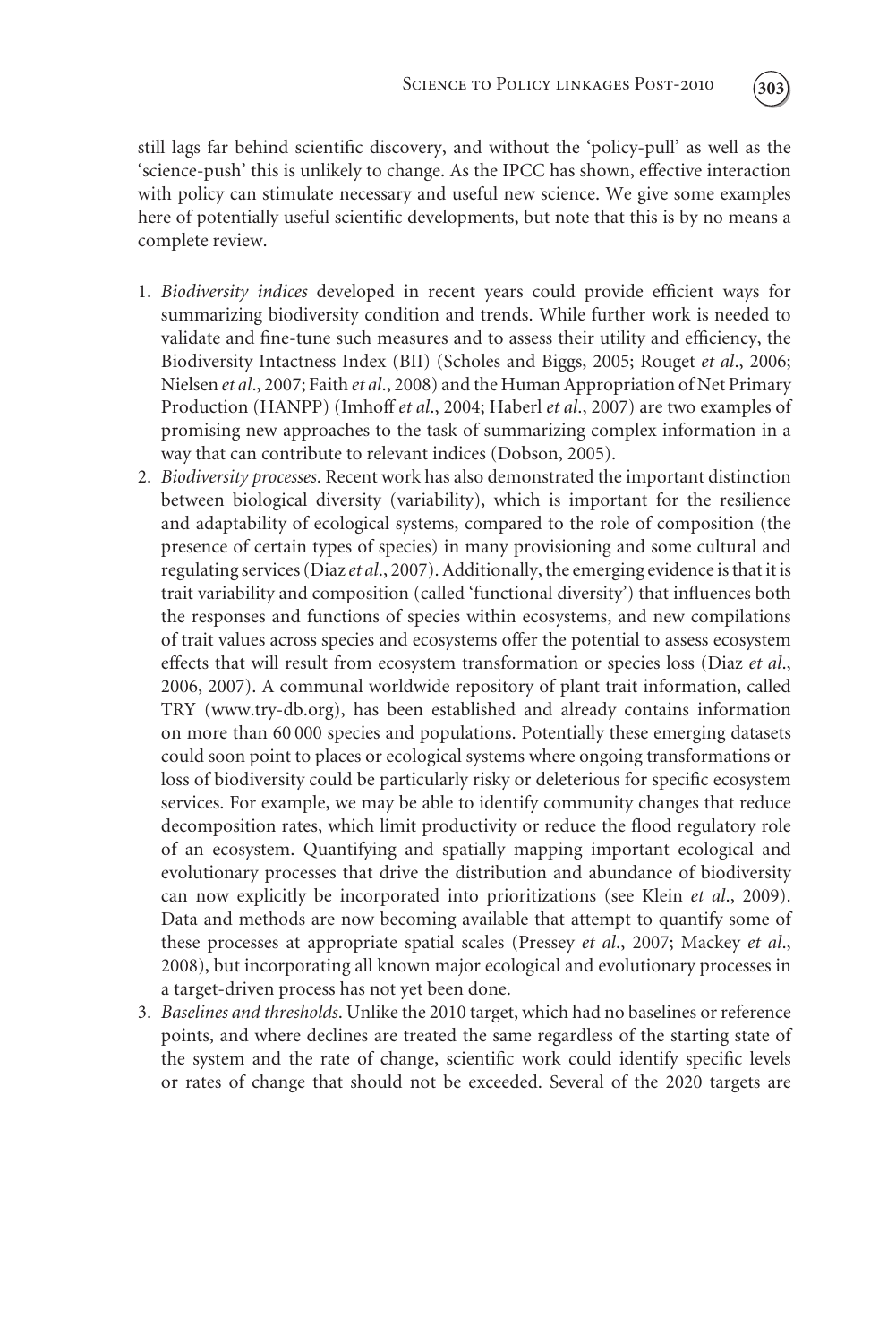

based around avoiding especially risky levels of exploitation (Milner-Gulland and Akcakaya, 2001); critical population sizes and structures that disproportionately increase extinction risk; and habitat areas or spatial configurations that lead to loss of key functions or local community compositions (Laurance and Williamson, 2001; Scheffer*et al*., 2001; Laurance *et al*., 2006; Chapin *et al*., 2008). True thresholds such as these are far more defensible than arbitrary levels, or targets set at levels that are thought to be achievable or the likely outcome of current policies.

- 4. *Indicators of state changes*. Another emerging set of studies is investigating state changes and ecosystem shifts (Pace *et al*., 1999; Scheffer and Carpenter, 2003; Chapin *et al*., 2010). Such shifts are increasingly documented and are characterized by occurring suddenly and unpredictably in systems under change that may also be exposed to some external shock or pressure. The shifts often take ecosystems to new states and are hard to reverse, even when the shocks are removed and environmental conditions are returned to their original states (Scheffer *et al*., 2001). New work focused on features of systems that are approaching state changes offers some hope that signals may be identified that might allow interventions to reverse the trend, at least for certain kinds of management (Biggs*et al*., 2009). More generally, enhanced understanding of the biophysical processes involved will always contribute to more accurate predictions about how ecosystem processes and functions will respond to various kinds of environmental change – a key role for basic science.
- 5. *Enhanced efforts to understand and monitor new and interacting processes*. Climate change impacts on biodiversity loss, invasive species, and the emergence of novel diseases are processes that are escalating in impact as a result of interactions with a set of anthropogenic processes, of which the most important may be the growth of global trade, transport, and travel (Daszak *et al*., 2000; McGeoch *et al*., 2006; Mooney *et al*., 2009). In some cases, and for some pathogen types, biodiversity loss may lead to the dominance of highly competent reservoir hosts of some human pathogens, and thus a greater disease risk in people (Perrings *et al*., 2010a, 2010b; Thomas and Ohlemuller, 2010). Thus, conservation of biodiversity may ¨ buffer human populations from infectious disease risk. This has been shown using long-term field studies for Lyme disease, a tick-borne pathogen of humans with rodent and other reservoir hosts, and may occur for a number of other vector-borne diseases. In other cases, the link with biodiversity is more complicated. Emergent zoonoses depend on increasingly close contact between species – and especially between wildlife, domesticated livestock, and people (Perrings and Mooney, 2010).
- 6. *Integrated technologies for biodiversity assessment*. Emerging techniques and tools, for example in molecular genetics, biodiversity models, and remote sensing, may provide new and efficient means for biodiversity monitoring. There are relevant metrics to be developed based on genetic assessments of whole communities, genetic or phylogenetic measures of spatial and temporal turnover, and remotesensed observations of biodiversity that contribute to global models (Ferrier *et al*.,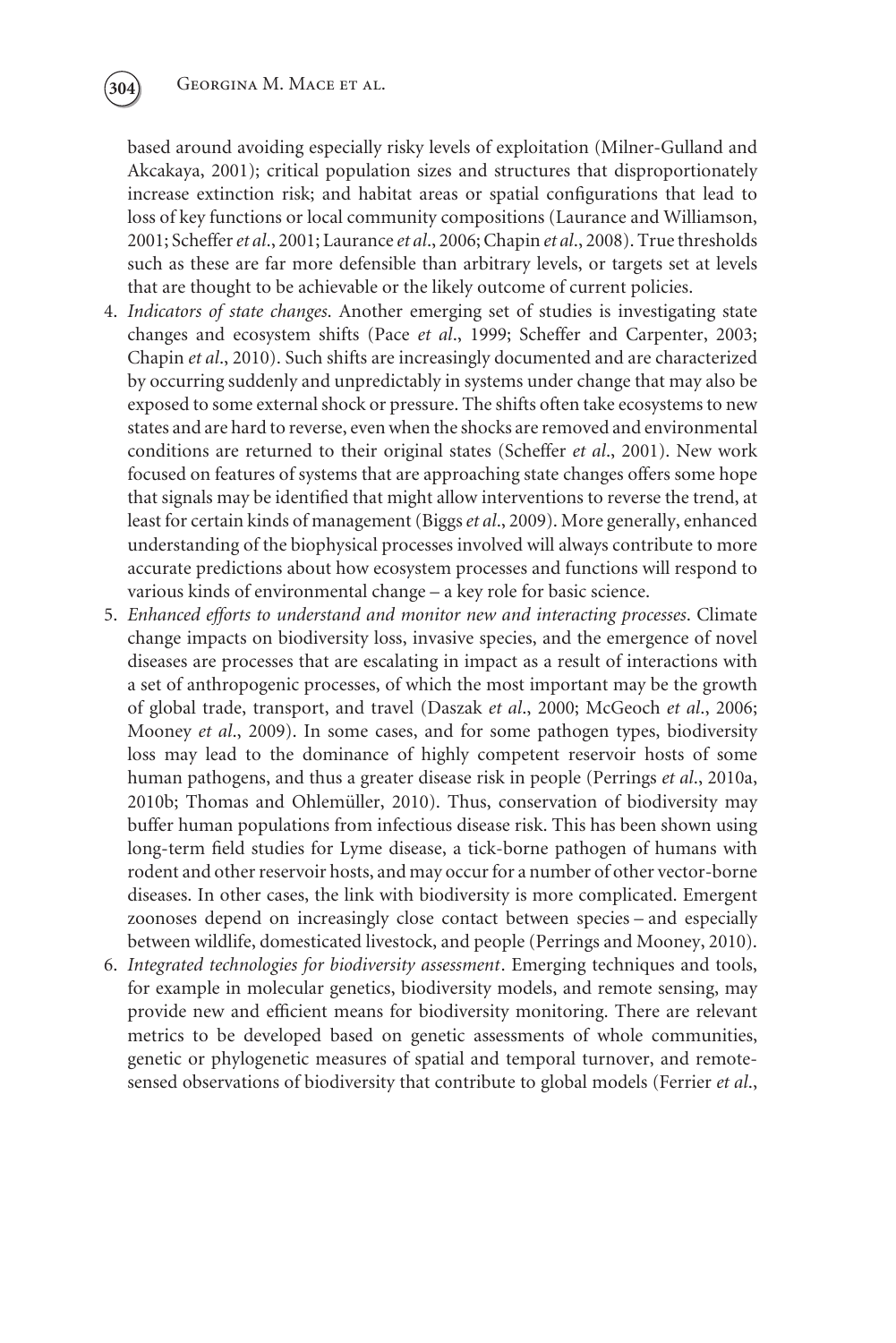

2000; Jennings *et al*., 2008; Yahara *et al*., 2010) or to assessments of ecosystem change (DeFries *et al*., 2005).

- 7. *Optimization of monitoring*. New research is identifying methods to optimize the allocation of effort in monitoring or measurement of biodiversity in context. While rarely considered, there is much potential for more explicit consideration of why global biodiversity indicators are needed, what characteristics such indicators should have, and how available measures perform with respect to those characteristics compared to new measures that could be developed from scratch (Jones *et al*., 2011; see also Chapter 15). The optimization techniques can help decision-makers determine when they have enough information to act (Gerber *et al*., 2005). Such approaches could demonstrably improve the cost-effectiveness of indicator development (Margules and Pressey, 2000; Wilson *et al*., 2009).
- 8. *Strengthening of institutions for biodiversity management and the behaviour of agents that drive biodiversity change*. Increasing attention is being paid to the impact of interactions among various levels of governance, and the performance of various multi-scalar governance models, the role of various agents beyond the state (industry, non-profit organizations, private networks), the drivers of norm dissemination and the interactions among competing norms of justice, and the relationship between perceptions, legitimacy, and behaviour (Waddel and Khagram, 2005; Lebel *et al*., 2006). Governance targets are likely to be amongst the most important of the blue targets discussed above, and their dominance in the emerging 2020 targets is one illustration of this trend (Perrings *et al*., 2010b).

# **Conclusions**

The development of an efficient set of biodiversity targets and indicators for the post-2010 period is a precondition for the coordination of efforts to address the most serious environmental problem the world faces. Without agreement on global objectives embodied in feasible targets, and supported by adequate measures, national action on biosphere change will continue to be wholly driven by domestic concerns, and will continue to neglect the consequences of national actions for the global public good. We have recommended, here and elsewhere, three sets of targets: 'red' targets to address changes in biodiversity that have imminent and grave consequences for human well-being (the biosecurity agenda); 'green' targets to implement the precautionary husbanding of the world's genetic resources (the conservation agenda); and 'blue' targets to protect the long-term capacity of the system to maintain the supply of valued ecosystem services (the sustainability agenda) (see Mace *et al*., 2010). To be effective, each set of targets should be collectively agreed, be mutually consistent, be time-bound, be sensitive to changes in external conditions, and be supported by adequate measures (indicators). The central point made in this chapter is that these targets should also be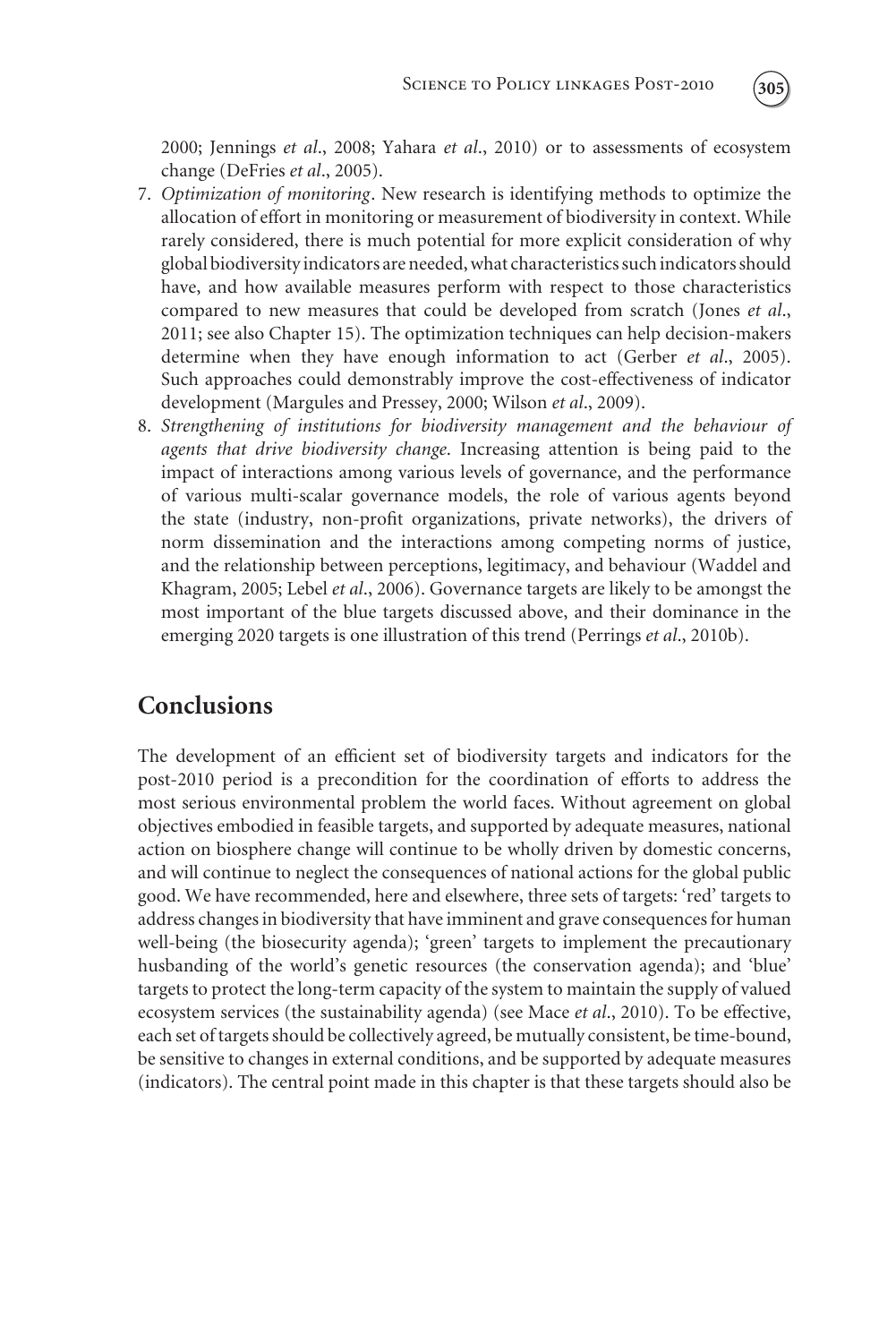

defensible in terms of both the science of biodiversity and environmental change, and the science of the interactions between human society and the biosphere.

Different areas of science are relevant for each category of target. Red targets, for example, would address short-term threats to human well-being from biodiversity change. They would typically be related to the threshold effects associated with disease outbreaks, population collapse, or irreversible changes of state in ecosystems. Accordingly, they might be expected to focus on species abundance, habitat extent, concentrations of pollutants, and the like. Blue targets, on the other hand, would address the conditions needed to ensure long-term sustainability of ecosystem service supplies. The key indicators in this case would be volume and value measures of ecosystem services, including their importance for different groups of people. Since many services are marketed, such measures include indicators that are routinely monitored for other reasons – such as production and trade statistics. New indicators will need to be developed for non-marketed ecosystem services. The blue targets may be thought of as 'sustainable use' targets. But they might also include objectives for the governance of biodiversity and for 'access and benefit sharing'. The green targets would address global conservation goals as reflected in traditional conservation mechanisms, such as protected areas. However, they would also address conservation objectives outside of protected areas, including objectives for the 'restoration' of managed or converted ecosystems and for the protection of habitat in agricultural, urban, and industrial ecosystems.

The point is that target setting for the biosecurity, conservation, and sustainability agendas requires different indicators, supported by different areas of science. The legacy of the historical separation of production, conservation, and biosecurity is an institutional divide that is reflected in the supporting science. At both national and international levels, the institutions addressing agriculture, forestry, and fisheries are currently distinct from those addressing human, animal, plant, or ecosystem health or those addressing biodiversity conservation. So too are the branches of science. Following the Millennium Assessment, however, we have come to think of the biodiversity problem as the integration of these three areas. Indeed, the focus on ecosystem services suggests the need for targets that relate to all of the benefits that people obtain from ecosystems, with targets for species abundances, habitat area, and the like being derived from that. The areas of science, assessment, and monitoring described in this chapter are the necessary ingredients for the construction of an integrated set of targets.

## **Acknowledgements**

This chapter arose from discussions facilitated by DIVERSITAS. We thank Nathalie Pettorelli, Belinda Reyers, and David Salt for helpful comments on an earlier version.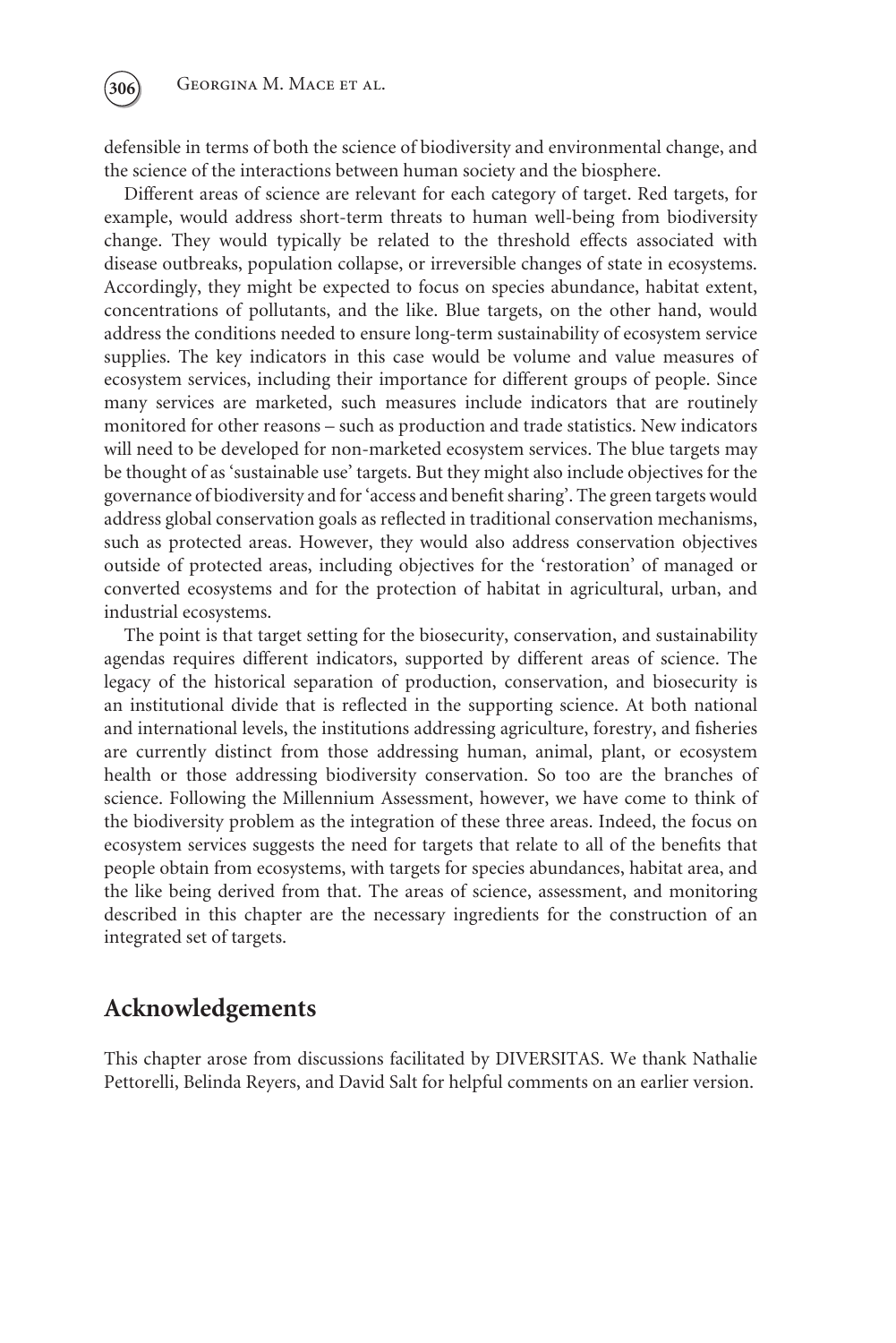

## **References**

- Alcamo, J., van Vuuren, D., Ringler, C., *et al*. (2005) Changes in nature's balance sheet: Model-based estimates of future worldwide ecosystem services. *Ecology and Society*, 10, 19.
- Balmford, A., Crane, P., Dobson, A., Green, R.E., and Mace, G.M. (2005a) The 2010 challenge: Data availability, information needs and extraterrestrial insights. *Philosophical Transactions of the Royal Society B, Biological Sciences*, 360, 221–228.
- Balmford, A., Bennun, L.A., ten Brink, B.,*et al*. (2005b) The Convention on Biological Diversity's 2010 target. *Science*, 307, 212–213.
- Barrett, S. (1994) The biodiversity supergame. *Environmental and Resource Economics*, 4, 111–122.
- Biggs, R., Carpenter, S.R., and Brock, W.A. (2009) Turning back from the brink: Detecting an impending regime shift in time to avert it. *Proceedings of the National Academy of Sciences of the USA*, 106, 826–831.
- Butchart, S.H.M., Walpole, M., Collen, B., *et al*. (2010) Global biodiversity: indicators of recent declines. *Science*, 328, 1164–1168.
- Carpenter, S.R., DeFries, R., Dietz, T., *et al*. (2006) Millennium Ecosystem Assessment: Research needs. *Science*, 314, 257–258.
- Carpenter, S.R., Mooney, H.A., Agard, J., *et al*. (2009) Science for managing ecosystem services: Beyond the Millennium Ecosystem Assessment. *Proceedings of the National Academy of Sciences of the USA*, 106, 1305–1312.
- Chapin, F.S., Randerson, J.T., McGuire, A.D., Foley, J.A., and Field, C.B. (2008) Changing feedbacks in the climate-biosphere system. *Frontiers in Ecology and the Environment*, 6, 313–320.
- Chapin F.S. III,, Carpenter, S.R., Kofinas, G.P.,*et al*. (2010) Ecosystem stewardship: sustainability strategies for a rapidly changing planet. *Trends in Ecology and Evolution*, 25, 241–249.
- Daszak, P., Cunningham, A.A., and Hyatt, A.D. (2000) Wildlife ecology emerging infectious diseases of wildlife – threats to biodiversity and human health. *Science*, 287, 443–449.
- DeFries, R., Pagiola, S., Adamowicz, W.L., *et al*. (2005) Analytical approaches for assessing ecosystem condition and human well-being. In: *Global Assessment Report, Vol. 1*: *Ecosystems and Human Well-being: Current State and Trends*. Millennium Ecosystem Assessment, Island Press, Washington, DC, Chapter 2.
- Díaz, S., Fargione, J., Chapin, FS III,, and Tilman, D. (2006) Biodiversity loss threatens human well-being. *PLoS Biology*, 4, 1300–1305.
- Díaz, S., Lavorel, S., de Bello, F., Quetier, F., Grigulis, K., and Robson, M. (2007) Incorporating plant functional diversity effects in ecosystem service assessments. *Proceedings of the National Academy of Sciences of the USA*, 104, 20684–20689.
- Dobson, A. (2005) Monitoring global rates of biodiversity change: challenges that arise in meeting the Convention on Biological Diversity (CBD) 2010 goals. *Philosophical Transactions of the Royal Society B, Biological Sciences*, 360, 229–241.
- Faith, D.P., Ferrier, S., and Williams, K.J. (2008) Getting biodiversity intactness indices right: ensuring that 'biodiversity' reflects 'diversity'. *Global Change Biology*, 14, 207–217.
- Ferrier, S., Pressey, R.L., and Barrett, T.W. (2000) A new predictor of the irreplaceability of areas for achieving a conservation goal, its application to real-world planning, and a research agenda for further refinement. *Biological Conservation*, 93, 303–325.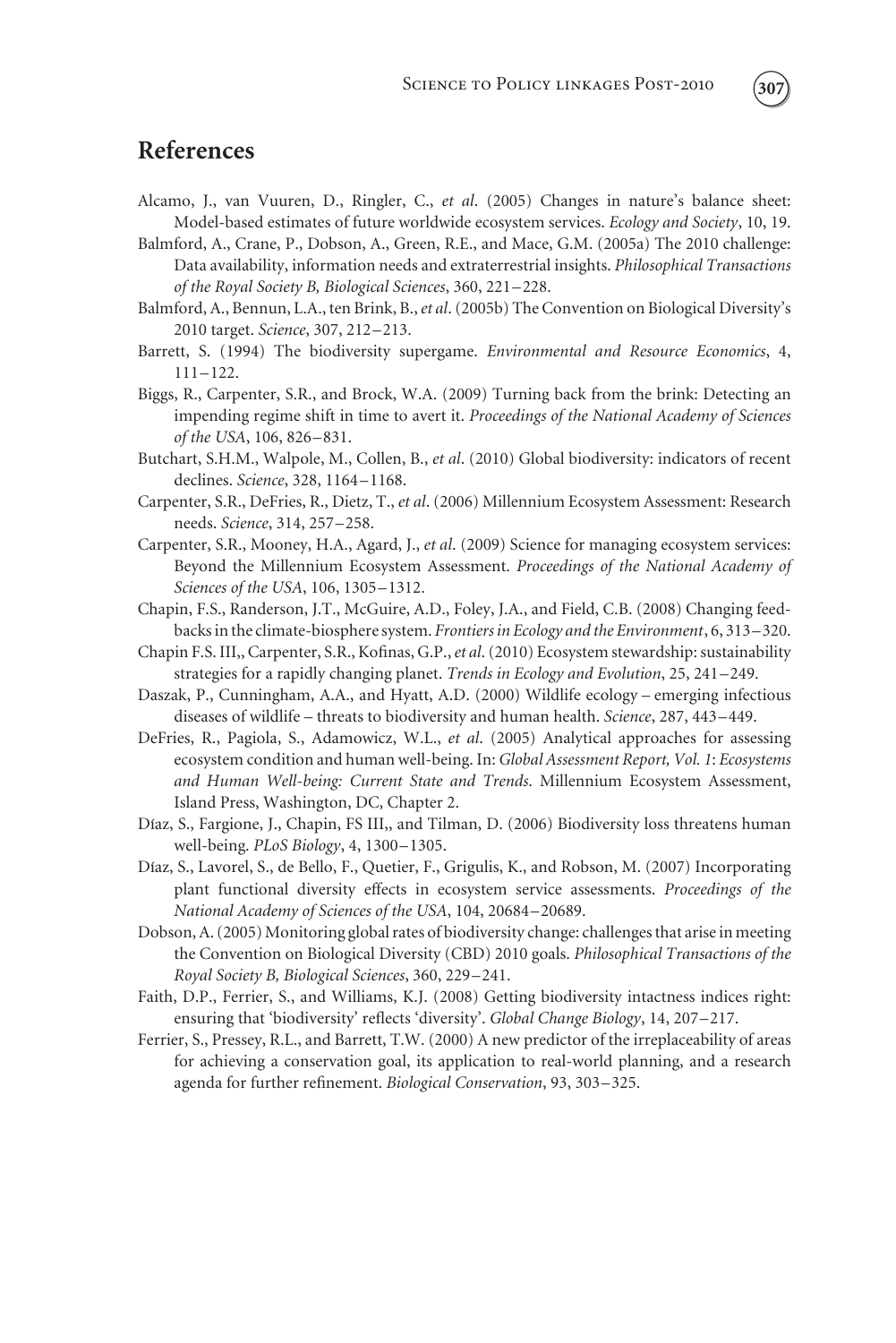

- Gerber, L.R., Beger, M., McCarthy, M.A., and Possingham, H.P. (2005) A theory for optimal monitoring of marine reserves. *Ecology Letters*, 8, 829–837.
- Gottschalk, T.K., Diekotter, T., Ekschmitt, K., *et al*. (2007) Impact of agricultural subsidies on biodiversity at the landscape level. *Landscape Ecology*, 22, 643–656.
- Green, R.E., Balmford, A., Crane, P.R., Mace, G.M., Reynolds, J.D., and Turner, R.K. (2005) A framework for improved monitoring of biodiversity: Responses to the World Summit on Sustainable Development. *Conservation Biology*, 19, 56–65.
- Haberl, H., Erb, K.H., Krausmann, F., *et al*. (2007) Quantifying and mapping the human appropriation of net primary production in earth's terrestrial ecosystems. *Proceedings of the National Academy of Sciences of the USA*, 104, 12942–12945.
- Hezri, A.A. and Dovers, S.R. (2006) Sustainability indicators, policy and governance: Issues for ecological economics. *Ecological Economics*, 60, 86–99.
- Imhoff, M.L., Bounoua, L., Ricketts, T., Loucks, C., Harriss, R., and Lawrence, W.T. (2004) Global patterns in human consumption of net primary production. *Nature*, 429, 870–873.
- Jennings, S., Melin, F., Blanchard, J.L., Forster, R.M., Dulvy, N.K., and Wilson, R.W. (2008) Global-scale predictions of community and ecosystem properties from simple ecological theory. *Proceedings of the Royal Society B, Biological Sciences*, 275, 1375–1383.
- Jones, J.P.G., Collen, B., Atkinson, G., *et al*. (2011) The why, what and how of global biodiversity indicators beyond the 2010 target. *Conservation Biology*, 25, 450–457.
- Klein, C., Wilson, K., Watts, M.,*et al*. (2009) Incorporating ecological and evolutionary processes into continental-scale conservation planning. *Ecological Applications*, 19, 206–217.
- Larigauderie, A. and Mooney, H.A. (2010) The Intergovernmental science-policy Platform on Biodiversity and Ecosystem Services: moving a step closer to an IPCC-like mechanism for biodiversity. *Current Opinion in Environmental Sustainability*, 2, 9–14.
- Larigauderie, A., Mace, G., and Mooney, H. (2010) Colour-coded targets would help clarify biodiversity priorities. *Nature*, 464, 160.
- Laurance, W.F. and Williamson, G.B. (2001) Positive feedbacks among forest fragmentation, drought, and climate change in the Amazon. *Conservation Biology*, 15, 1529–1535.
- Laurance, W.F., Nascimento, H.E.M., Laurance, S.G.,*et al*. (2006) Rapid decay of tree-community composition in Amazonian forest fragments. *Proceedings of the National Academy of Sciences of the USA*, 103, 19010–19014.
- Lawler, J.J., Aukema, J.E., Grant, J.B., *et al*. (2006) Conservation science: a 20-year report card. *Frontiers in Ecology and the Environment*, 4, 473–480.
- Lebel, L., Anderies, J.M., Campbell, B., *et al*. (2006) Governance and the capacity to manage resilience in regional social-ecological systems. *Ecology and Society*, 11, 19.
- Mace, G.M. and Baillie, J.E.M. (2007) The 2010 Biodiversity Indicators: challenges for science and policy. *Conservation Biology*, 21, 1406–1413
- Mace, G.M., Cramer, W., D´ıaz, S., *et al*. (2010) Biodiversity targets after 2010. *Current Opinion in Environmental Sustainability*, 2, 3–8.
- Mackey, B.G., Berry, S.L., and Brown, T.(2008) Reconciling approaches to biogeographical regionalization: a systematic and generic framework examined with a case study of the Australian continent. *Journal of Biogeography*, 35, 213–229.
- Margules, C.R. and Pressey, R.L. (2000) Systematic conservation planning. *Nature*, 405, 243–253.
- McGeoch, M.A., Chown, S.L., and Kalwij, J.M. (2006) A global indicator for biological invasion. *Conservation Biology*, 20, 1635–1646.

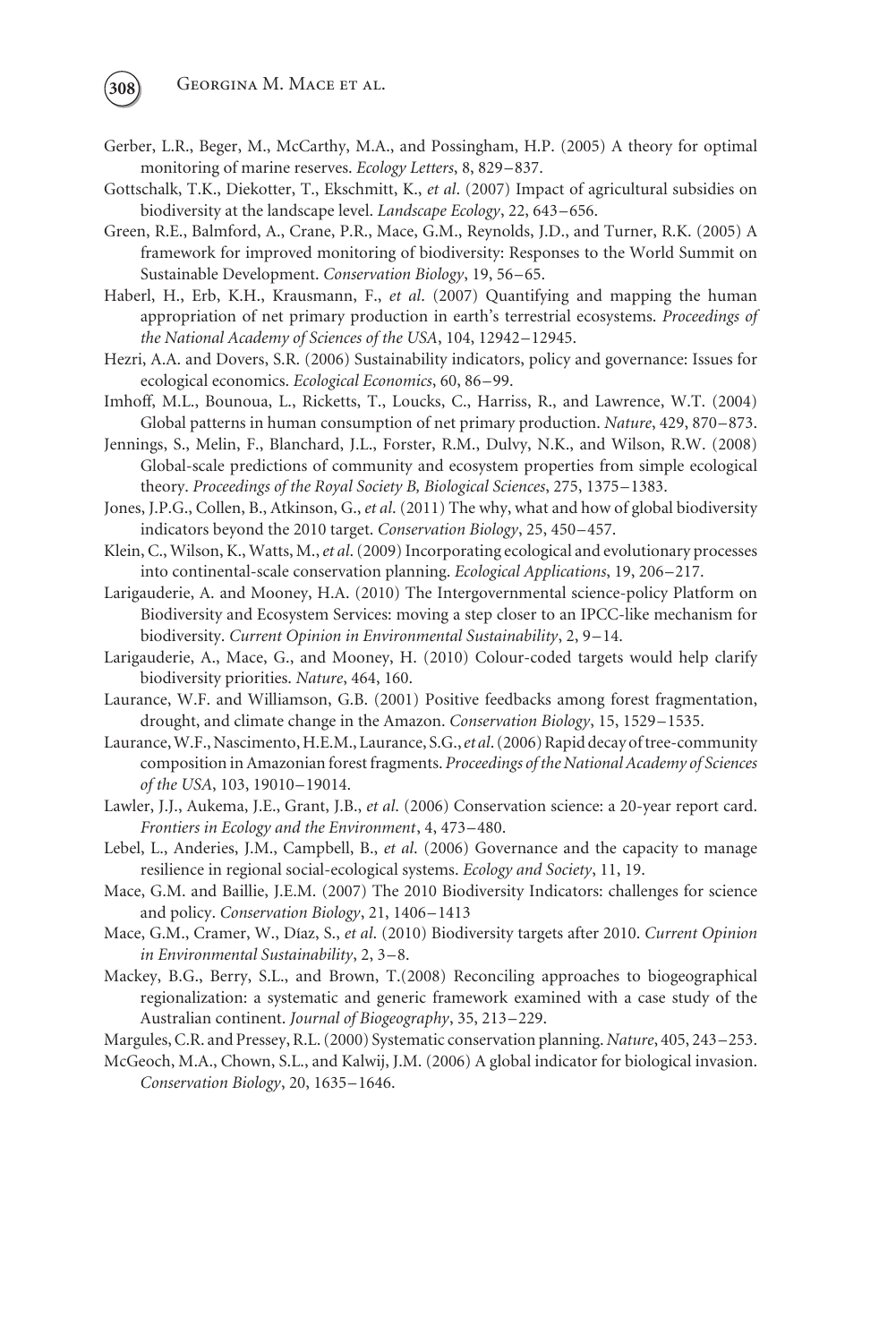

- Milner-Gulland, E.J. and Akcakaya, H.R. (2001) Sustainability indices for exploited populations. *Trends in Ecology and Evolution*, 16, 686–692.
- Mooney, H.A. (2010) The ecosystem-service chain and the biological diversity crisis. *Philosophical Transactions of the Royal Society B, Biological Sciences*, 365, 31–39.
- Mooney, H., Larigauderie, A., Cesario, M., *et al*. (2009) Biodiversity, climate change, and ecosystem services. *Current Opinion in Environmental Sustainability*, 1, 46–54.
- Murdoch, J.C., Sandler, T., and Sargent, K. (1997) A tale of two collectives: sulphur versus nitrogen oxide emission reduction in Europe. *Economica*, 64, 281–301.
- Nielsen, S.E., Bayne, E.M., Schieck, J., Herbers, J., and Boutin, S. (2007) A new method to estimate species and biodiversity intactness using empirically derived reference conditions. *Biological Conservation*, 137, 403–414.
- Pace, M.L., Cole, J.J., Carpenter, S.R., and Kitchell, J.F. (1999) Trophic cascades revealed in diverse ecosystems. *Trends in Ecology and Evolution*, 14, 483–488.
- Pereira, H.M. and Cooper, H.D. (2006) Towards the global monitoring of biodiversity change. *Trends in Ecology and Evolution*, 21,: 123–129.
- Perrings, C. and Mooney, H.M.W. (2010) The problem of biological invasions. In: Perrings, C., Mooney, H., and Williamson, M. (eds), *Globalization and Bioinvasions: Ecology, Economics*, Management and Policy. Oxford University Press, pp. 1–18.
- Perrings, C., Burgiel, S., Lonsdale, W.M., Mooney, H., and Williamson, M. (2010a) International cooperation in the solution to trade-related invasive species risks. *Annals of the New York Academy of Sciences*, 1195, 198–212.
- Perrings, C., Naeem, S., Ahrestani, F., *et al*. (2010b) Ecosystem services for 2020. *Science*, 330, 323–324.
- Pressey, R.L., Cabeza, M., Watts, M.E., Cowling, R.M., and Wilson, K.A. (2007) Conservation planning in a changing world. *Trends in Ecology and Evolution*, 22, 583–592.
- Reid, W.V. and Mace, G.M. (2003) Taking conservation biology to new levels in environmental decision-making. *Conservation Biology*, 17, 943–945.
- Rouget, M., Cowling, R.M., Vlok, J.A.N., Thompson, M., and Balmford, A. (2006) Getting the biodiversity intactness index right: the importance of habitat degradation data. *Global Change Biology*, 12, 2032–2036.
- Sandler, T. (2004) *Global Collective Action*. Cambridge University Press, Cambridge.
- Scheffer, M. and Carpenter, S.R. (2003) Catastrophic regime shifts in ecosystems: linking theory to observation. *Trends in Ecology and Evolution*, 18, 648–656.
- Scheffer, M., Carpenter, S., Foley, J.A., Folke, C., and Walker, B. (2001) Catastrophic shifts in ecosystems. *Nature*, 413, 591–596.
- Scholes, R.J. and Biggs, R. (2005) A biodiversity intactness index. *Nature*, 434, 45–49.
- Scholes, R.J., Mace, G.M., Turner, W., *et al*. (2008) Toward a global biodiversity observing system. *Science*, 321, 1044–1045.
- Thomas, C. and Ohlemüller, R. (2010) Climate change and species distributions: an alien future? In: Perrings, C., Mooney, H., and Williamson, M. (eds), *Bioinvasions and Globalization: Ecology, Economics, Management, and Policy*. Oxford University Press,
- Waddel, S. and Khagram, S (2005) Multi-stakeholder global networks: emerging systems for the global common good. In: Glasbergen, P., Bierman, F., and Mol, A.P.J. (eds), *Partnerships*, Governance and Sustainable Development: *Reflections on Theory and Practice*. Edward Elgar Publishing, pp. 261–287.